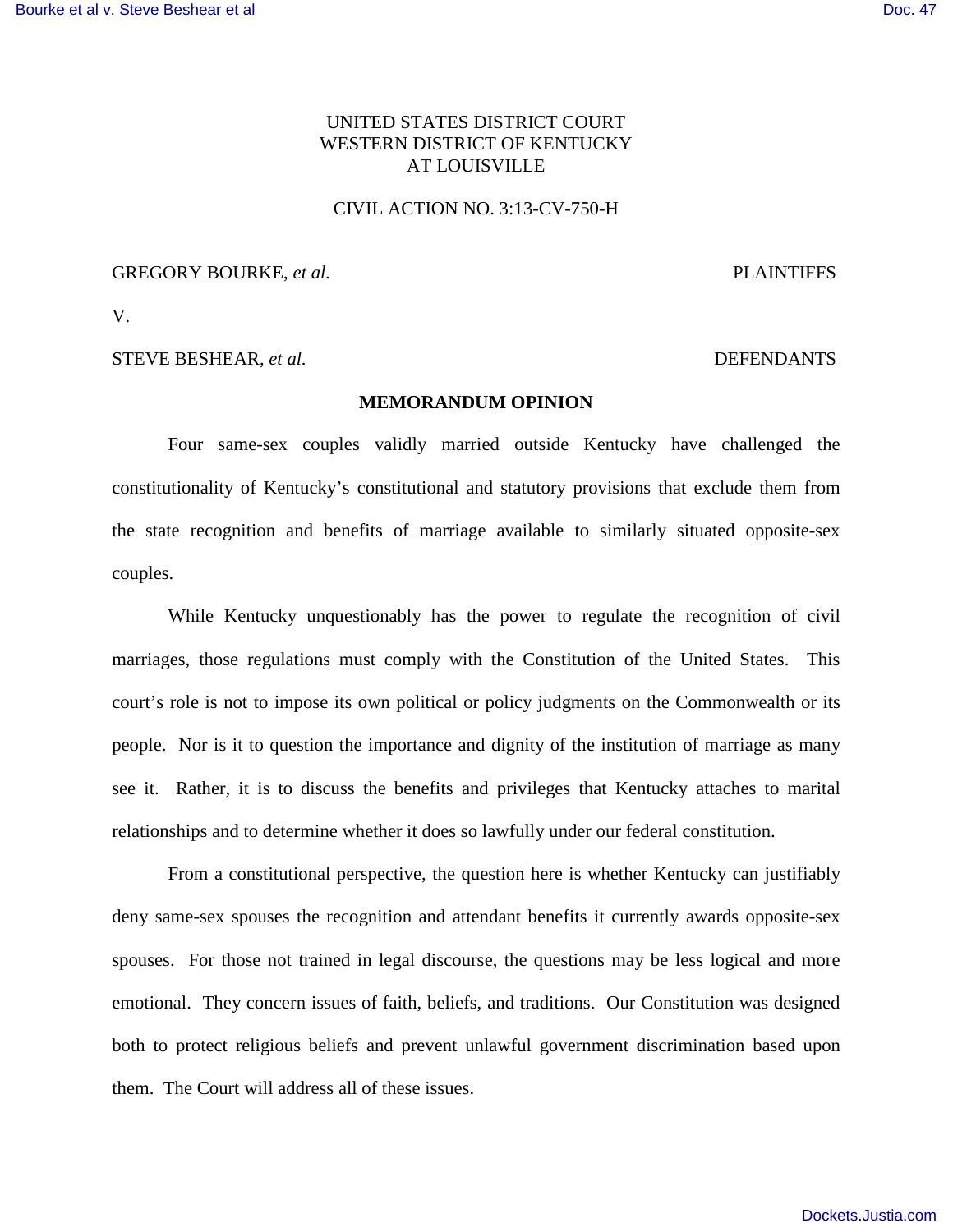In the end, the Court concludes that Kentucky's denial of recognition for valid same-sex marriages violates the United States Constitution's guarantee of equal protection under the law, even under the most deferential standard of review. Accordingly, Kentucky's statutes and constitutional amendment that mandate this denial are unconstitutional.

## I.

No case of such magnitude arrives absent important history and narrative. That narrative necessarily discusses (1) society's evolution on these issues, (2) a look at those who now demand their constitutional rights, and (3) an explication of their claims. For most of Kentucky's history, the limitation of marriage to opposite-sex couples was assumed and unchallenged. Those who might have disagreed did so in silence. But gradual changes in our society, political culture and constitutional understandings have encouraged some to step forward and assert their rights.

#### A.

In 1972, two Kentucky women stepped forward to apply for a marriage license. The Kentucky Supreme Court ruled that they were not entitled to one, noting that Kentucky statutes included neither a definition of "marriage" nor a prohibition on same-sex marriage. *Jones v. Hallahan*, 501 S.W.2d 588, 589 (Ky. 1973). The court defined "marriage" according to common usage, consulting several dictionaries. It held that no constitutional issue was involved and concluded, "In substance, the relationship proposed . . . is not a marriage." *Id.* at 590. This view was entirely consistent with the then-prevailing state and federal jurisprudence. *See Baker v. Nelson*, 191 N.W.2d 185, 187 (Minn. 1971), *appeal dismissed for want of a substantial federal question*, 409 U.S. 810 (1972); *Anonymous v. Anonymous*, 325 N.Y.S.2d 499, 501 (N.Y. Spec. Term 1971). A lot has changed since then.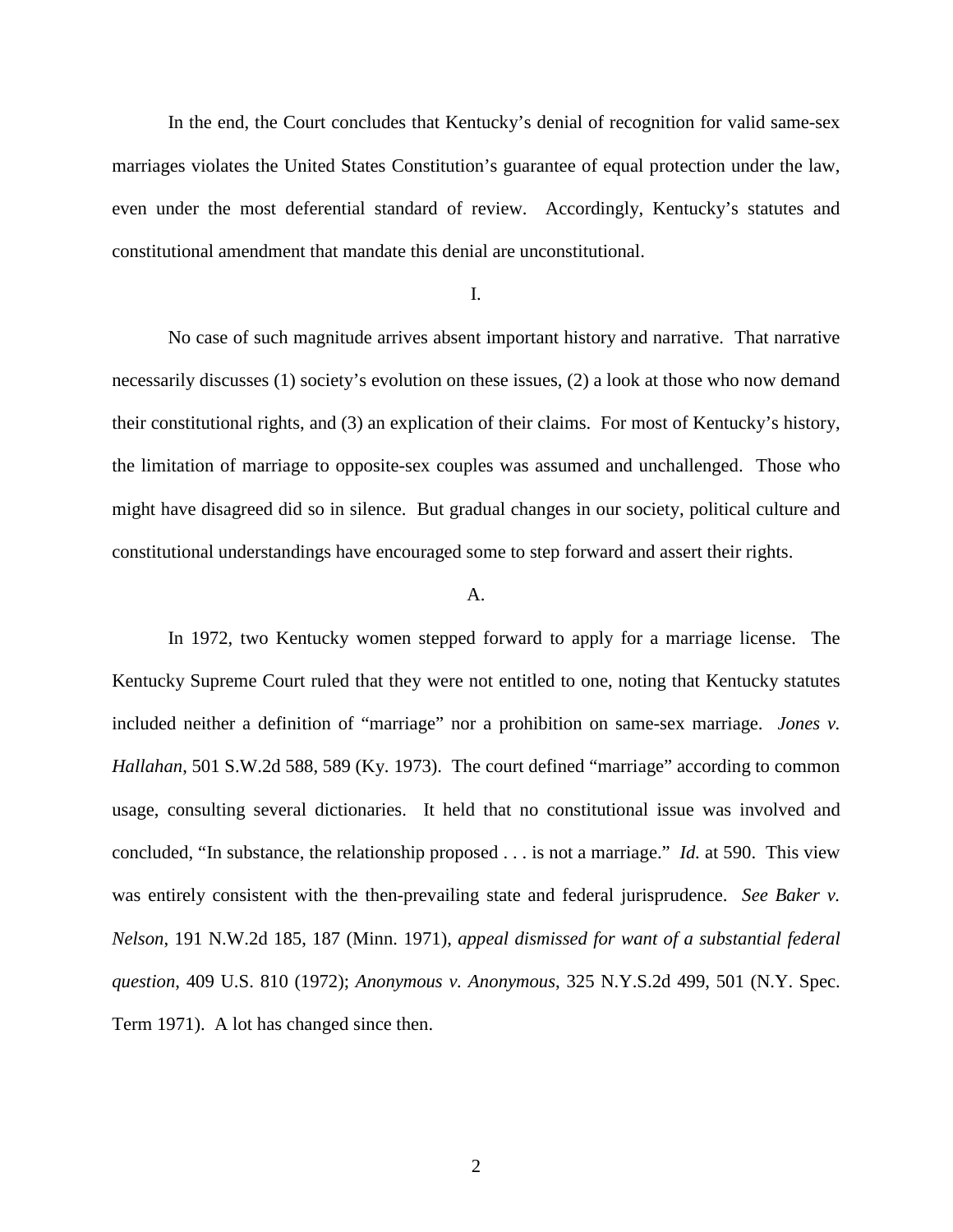Twenty-one long years later, the Hawaii Supreme Court first opened the door to same-sex marriage. *See Baehr v. Lewin*, 852 P.2d 44, 61 (Haw. 1993) (ruling that the state's prohibition on same-sex marriage was discriminatory under the Hawaii Constitution and remanding to allow the state to justify its position). The reaction was immediate and visceral. In the next few years, twenty-seven states passed anti-same-sex marriage legislation,<sup>[1](#page-2-0)</sup> and Congress passed the Defense of Marriage Act (DOMA). $^{2}$  $^{2}$  $^{2}$ 

In 1998, Kentucky became one of those states, enacting new statutory provisions that (1) defined marriage as between one man and one woman, K.R.S. § 402.005; (2) prohibited marriage between members of the same sex, K.R.S. § 402.020(1)(d); (3) declared same-sex marriages contrary to Kentucky public policy, K.R.S. § 402.040(2); and (4) declared same-sex marriages solemnized out of state void and the accompanying rights unenforceable, K.R.S. §  $402.045.<sup>3</sup>$  $402.045.<sup>3</sup>$  $402.045.<sup>3</sup>$ 

<span id="page-2-0"></span><sup>1</sup> *See* ALA. CODE § 30-1-19 (2013); ARIZ. REV. STAT. ANN. §§ 25-101, -125 (2013); ARK. CODE ANN. §§ 9-11-208 (b), -107(b) (West 2013); COLO. REV. STAT. ANN. § 14-2-104 (West 2013); FLA. STAT. ANN. § 741.212 (West 2013); GA. CODE ANN. § 19-3-3.1 (West 2013); HAW. REV. STAT. §§ 572-1, -1.6 (West 2013) (repealed 2011); IDAHO CODE ANN. § 32-209 (West 2013); 750 ILL. COMP. STAT. ANN. 5/212(a)(5), 5/213.1 (West 2013); IND. CODE ANN. § 31-11- 1-1 (West 2013); KAN. STAT. ANN. §§23-2501, 23-2508 (West 2013); LA. CIV. CODE ANN. art. 89, 3520 (2013); MICH. COMP. LAWS ANN. §§ 551.1, [.271\(](http://www.westlaw.com/Find/Default.wl?rs=dfa1.0&vr=2.0&DB=1000043&DocName=MIST551.271&FindType=L)2) (West 2013); MISS. CODE ANN. §§ 93-1-1(2) (West 2013); MO. ANN. STAT. § 451.022 (West 2013); MONT. CODE ANN. § 40-1-401(1)(d) (2013); N.C. GEN. STAT. ANN. § 51-1.2 (West 2013); N.D. CENT. CODE ANN. §§ 14-03-01, -08 (West 2013); OKLA. STAT. tit. 43, § [3.1](http://www.westlaw.com/Find/Default.wl?rs=dfa1.0&vr=2.0&DB=1000165&DocName=OKSTT43S3.1&FindType=L) (2013); 23 PA. CONS. STAT. ANN. §§ 1102, [1704](http://www.westlaw.com/Find/Default.wl?rs=dfa1.0&vr=2.0&DB=1000262&DocName=PA23S1704&FindType=L) (West 2013); S.C. CODE ANN. §§ 20-1-10, [-15](http://www.westlaw.com/Find/Default.wl?rs=dfa1.0&vr=2.0&DB=1001530&DocName=SCSTS20-1-15&FindType=L) (2013); S.D. CODIFIED LAWS §§ 25-1-1, [-38](http://www.westlaw.com/Find/Default.wl?rs=dfa1.0&vr=2.0&DB=1000359&DocName=SDSTS25-1-38&FindType=L) (2013); TENN. CODE ANN. § 36-3-113 (West 2013); TEX. FAM. CODE ANN. §§ 1.103, [2.001](http://www.westlaw.com/Find/Default.wl?rs=dfa1.0&vr=2.0&DB=1000175&DocName=TXFAS2.001&FindType=L) (West 2013); UTAH CODE ANN. § 30-1-2 (West 2013), invalidated by *Kitchen v. Herbert*, No. 2:13-CV-217, 2013 WL 6697874 (D. Utah Dec. 20, 2013)); VA. CODE ANN. § 20-45.2 (West 2013); W. VA. CODE ANN. §§ 48-2-104, -401 (West 2013).

<span id="page-2-1"></span> $2$  The bill included commentary that stated: "a redefinition of marriage in Hawaii to include homosexual couples could make such couples eligible for a whole range of federal rights and benefits." H.R. REP. NO. 104-664, at 4−11 (1996).

<span id="page-2-2"></span> $3$  The pertinent text of these provisions is:

<sup>402.005:</sup> As used and recognized in the law of the Commonwealth, "marriage" refers only to the civil status, condition, or relation of one  $(1)$  man and one  $(1)$  woman ...

<sup>402.020: (1)</sup> Marriage is prohibited and void (d) Between members of the same sex.

<sup>402.040: (2)</sup> A marriage between members of the same sex is against Kentucky public policy and shall be subject to the prohibitions established in K.R.S. 402.045.

<sup>402.045: (1)</sup> A marriage between members of the same sex which occurs in another jurisdiction shall be void in Kentucky. (2) Any rights granted by virtue of the marriage, or its termination, shall be unenforceable in Kentucky courts.

KY. REV. STAT. ANN. §§ 402.005−.045 (West 2013).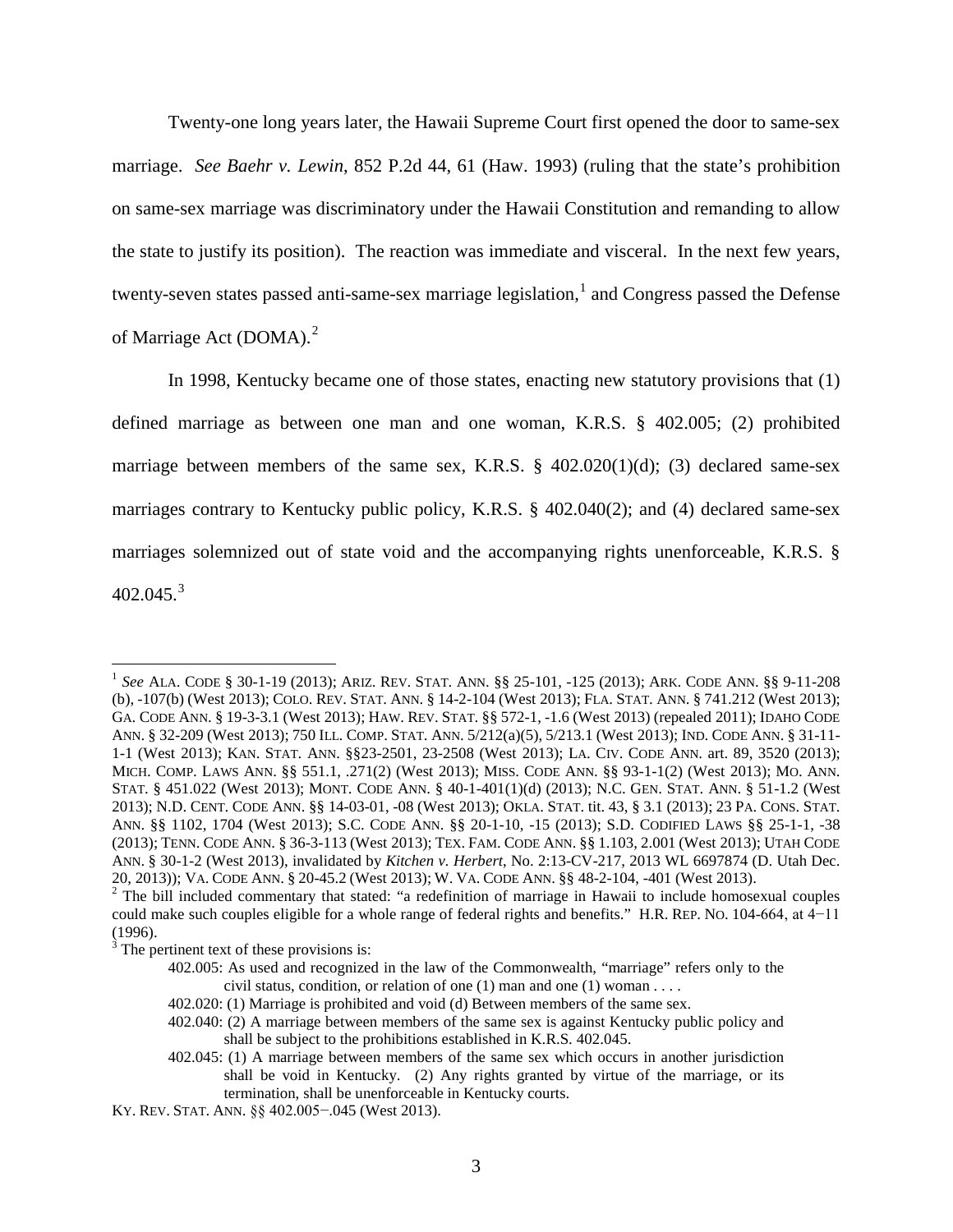Five years later, the Massachusetts Supreme Judicial Court declared that the state's own ban on same-sex marriage violated their state constitution. *Goodridge v. Dep't of Pub. Health*, [798 N.E.2d 941,](http://en.wikipedia.org/wiki/Case_citation) 969 [\(Mass.](http://en.wikipedia.org/wiki/Massachusetts_Supreme_Judicial_Court) 2003). In May 2004, Massachusetts began marrying same-sex couples. In response, anti-same-sex marriage advocates in many states initiated campaigns to enact constitutional amendments to protect "traditional marriage."<sup>[4](#page-3-0)</sup>

Like-minded Kentuckians began a similar campaign, arguing that although state law already prohibited same-sex marriage, a constitutional amendment would foreclose any possibility that a future court ruling would allow same-sex marriages to be performed or recognized in Kentucky. *See* S. DEBATE, 108TH CONG., 2ND SESS. (Ky. 2004), ECF No. 38-6. The legislature placed such an amendment on the ballot. It contained only two sentences:

Only a marriage between one man and one woman shall be valid or recognized as a marriage in Kentucky. A legal status identical or substantially similar to that of marriage for unmarried individuals shall not be valid or recognized.

KY. CONST. § 233A. Consequently, the amendment and Kentucky's statutes have much the same effect. On November 2, 2004, approximately 74% of participating voters approved the Amendment.<sup>[5](#page-3-1)</sup>

Kentucky's same-sex marriage legal framework has not changed since. In the last decade, however, a virtual tidal wave of legislative enactments and judicial judgments in other states have repealed, invalidated, or otherwise abrogated state laws restricting same-sex couples' access to marriage and marriage recognition.<sup>[6](#page-3-2)</sup>

<span id="page-3-0"></span><sup>4</sup> States passing constitutional amendments banning same-sex marriage in 2004 include Arkansas, Georgia, Kentucky, Louisiana, Michigan, Mississippi, Missouri, Montana, North Dakota, Ohio, Oklahoma, Oregon, and Utah. Other states followed suit: in 2005, Kansas and Texas; in 2006, Alabama, Colorado, Idaho, South Carolina, South Dakota, Tennessee, Virginia, and Wisconsin; in 2008, Arizona, California, and Florida; and in 2012, North Carolina. Alaska passed its constitutional ban in 1998, and Nebraska and Nevada did so in 2000. California's, Utah's, and Oklahoma's constitutional bans have since been overturned.

<span id="page-3-1"></span><sup>&</sup>lt;sup>5</sup> 53.6% of Kentucky's registered voters participated.

<span id="page-3-2"></span> $6$  Recognition by legislation and by popular vote has occurred in Vermont (Apr. 7, 2009), New Hampshire (June 3, 2009), District of Columbia (Dec. 18, 2009), New York (June 24, 2011), Washington (Nov. 6, 2012), Maine (Nov.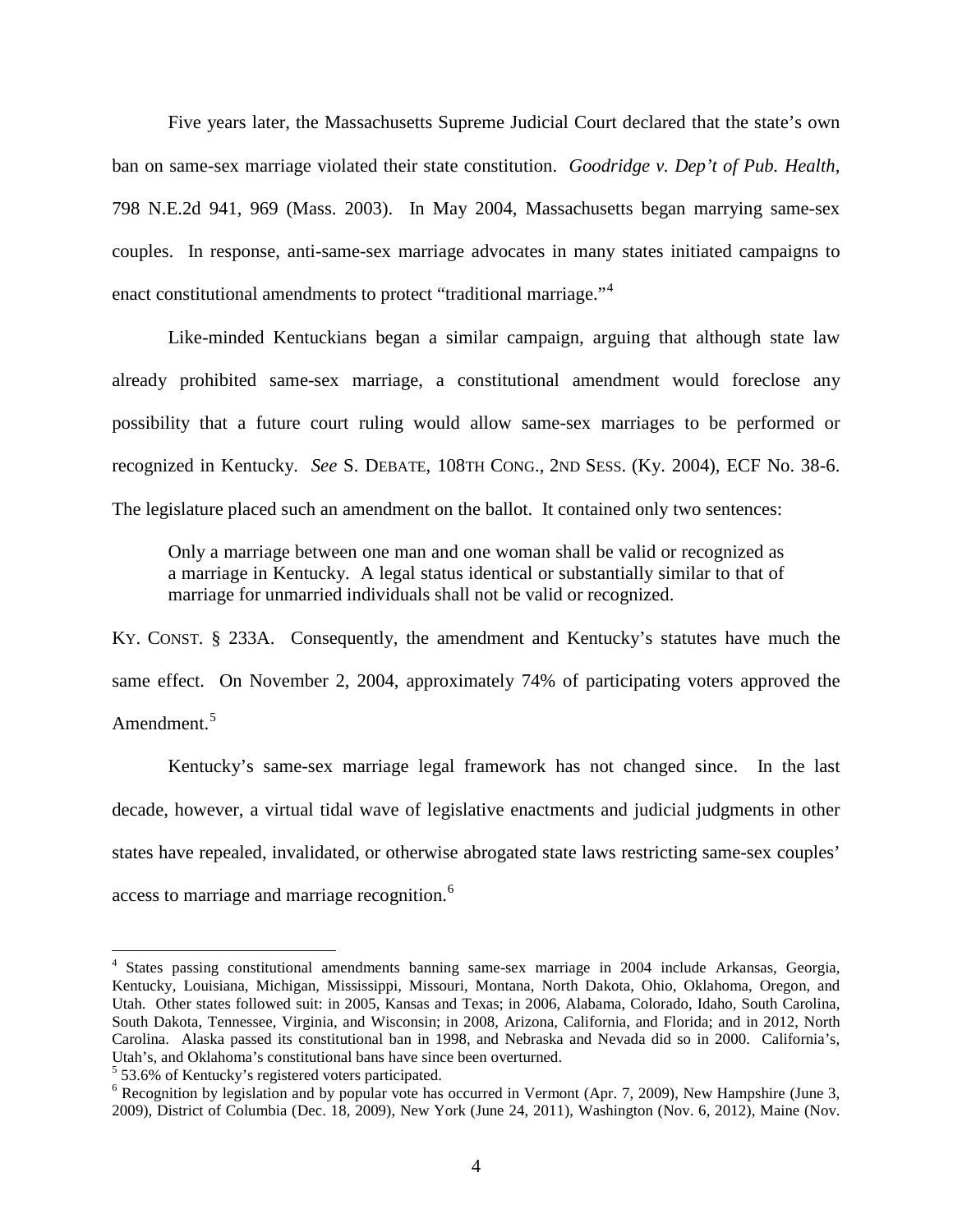B.

In many respects, Plaintiffs here are average, stable American families.

Gregory Bourke and Michael Deleon reside in Louisville, Kentucky and have been together for 31 years. They were lawfully married in Ontario, Canada in 2004 and have two minor children who are also named Plaintiffs: a 14-year-old girl; and a 15-year-old boy. Jimmy Meade and Luther Barlowe reside in Bardstown, Kentucky and have been together 44 years. They were lawfully married in Davenport, Iowa in 2009. Randell Johnson and Paul Campion reside in Louisville, Kentucky and have been together for 22 years. They were lawfully married in Riverside, California in 2008 and have four minor children who are named Plaintiffs: twin 18-year-old boys; a 14-year-old boy; and a 10-year-old girl. Kimberly Franklin and Tamera Boyd reside in Cropper, Kentucky.<sup>[7](#page-4-0)</sup> They were lawfully married in Stratford, Connecticut in 2010.

Collectively, they assert that Kentucky's legal framework denies them certain rights and benefits that validly married opposite-sex couples enjoy. For instance, a same-sex surviving spouse has no right to an inheritance tax exemption and thus must pay higher death taxes. They are not entitled to the same healthcare benefits as opposite-sex couples; a same-sex spouse must pay to add their spouse to their employer-provided health insurance, while opposite-sex spouses can elect this option free of charge. Same-sex spouses and their children are excluded from intestacy laws governing the disposition of estate assets upon death. Same-sex spouses and their

<sup>6, 2012),</sup> Maryland (Nov. 6, 2012), Delaware (May 7, 2013), Minnesota (May 14, 2013), Rhode Island (May 2, 2013), Hawaii (Nov. 13, 2013), and Illinois (Nov. 20, 2013) (effective June 1, 2014). State and federal court judgments have occurred in Massachusetts, Connecticut, Iowa, California, New Jersey, New Mexico, Utah, and Oklahoma. The Utah and Oklahoma decisions are currently being appealed.

<span id="page-4-0"></span><sup>&</sup>lt;sup>7</sup> Plaintiffs Franklin and Boyd are residents of Shelby County and originally filed suit in the Eastern District of Kentucky. Judge Gregory Van Tatenhove granted Plaintiffs and Defendants' joint motion for change of venue pursuant to 28 U.S.C. § 1404 to the Western District of Kentucky. The case was assigned to Judge Thomas Russell, who transferred it here in the interest of judicial economy and to equalize the docket. Although the cases were not consolidated, Plaintiffs here subsequently added Franklin and Boyd to this action in their Second Amended Complaint.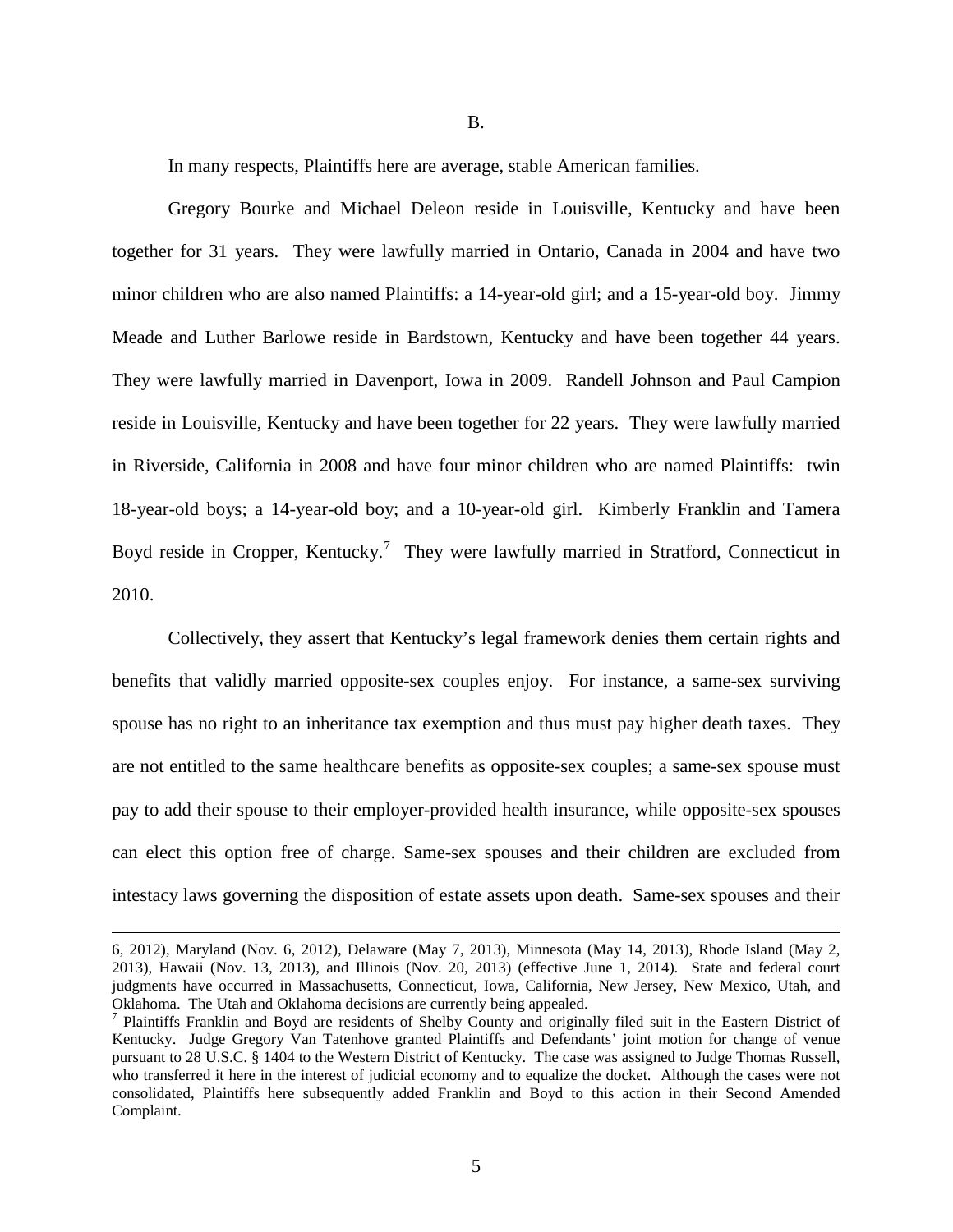children are precluded from recovering loss of consortium damages in civil litigation following a wrongful death. Under Kentucky's workers compensation law, same-sex spouses have no legal standing to sue and recover as a result of their spouse's fatal workplace injury.

Moreover, certain federal protections are available only to couples whose marriage is legally recognized by their home state. For example, a same-sex spouse in Kentucky cannot take time off work to care for a sick spouse under the Family Medical Leave Act. 29 C.F.R. § 825.122(b). In addition, a same-sex spouse in Kentucky is denied access to a spouse's social security benefits. 42 U.S.C.  $\S$  416(h)(1)(A)(i). No one denies these disparities.

Finally, Plaintiffs assert additional non-economic injuries as well. They say that Kentucky's laws deny them "a dignity and status of immense import," stigmatize them, and deny them the stabilizing effects of marriage that helps keep couples together. Plaintiffs also allege injuries to their children including: (1) a reduction in family resources due to the State's differential treatment of their parents, (2) stigmatization resulting from the denial of social recognition and respect, (3) humiliation, and (4) harm from only one parent being able to be listed as an adoptive parent—the other being merely their legal guardian.

#### C.

Plaintiffs advance six primary claims under 42 U.S.C. § 1983: (1) deprivation of the fundamental right to marry in violation of the Due Process Clause of the Fourteenth Amendment; (2) discrimination on the basis of sexual orientation in violation of the Equal Protection Clause of the Fourteenth Amendment;<sup>[8](#page-5-0)</sup> (3) discrimination against same-sex couples in violation of the freedom of association guaranteed by the First Amendment; (4) failure to recognize valid public records of other states in violation of the Full Faith and Credit Clause of Article IV, Section 1;

<span id="page-5-0"></span><sup>&</sup>lt;sup>8</sup> In their Second Amended Complaint, Plaintiffs also alleged discrimination on the basis of sex. However, the current motion before the Court does not mention any such basis. Therefore, the Court will construe this claim to allege only discrimination based on sexual orientation.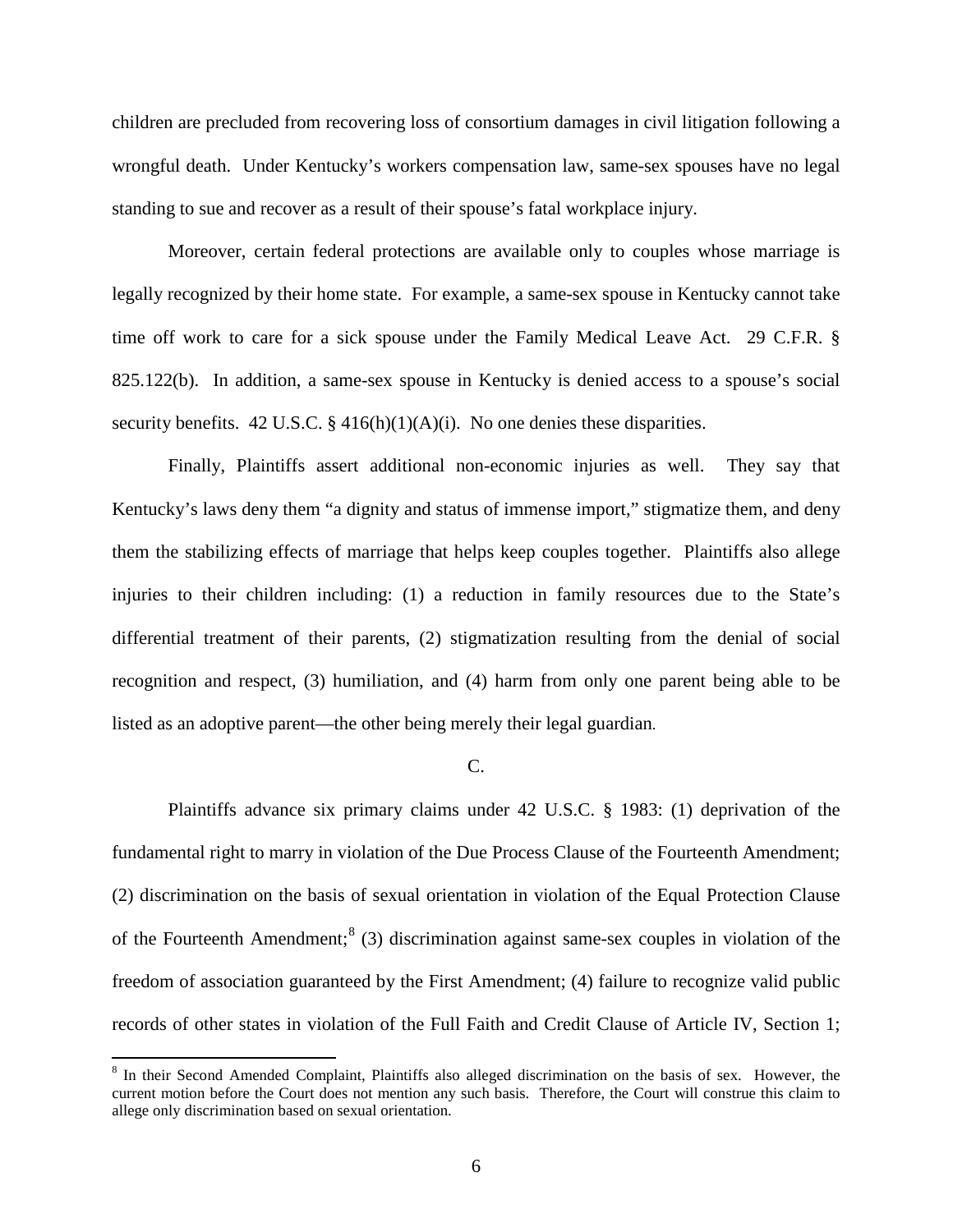(5) deprivation of the right to travel in violation of the Due Process Clause of the Fourteenth Amendment; and (6) establishment of a religious definition of marriage in violation of the Establishment Clause of the First Amendment.<sup>[9](#page-6-0)</sup> Plaintiffs seek an order enjoining the State from enforcing the pertinent constitutional and statutory provisions.

While Plaintiffs have many constitutional theories, the Fourteenth Amendment's Equal Protection Clause provides the most appropriate analytical framework.<sup>[10](#page-6-1)</sup> If equal protection analysis decides this case, the Court need not address any others. No one disputes that the samesex couples who have brought this case are treated differently under Kentucky law than those in comparable opposite-sex marriages. No one seems to disagree that, as presented here, the equal protection issue is purely a question of law. The Court must decide whether the Kentucky Constitution and statutes violate Plaintiffs' federal constitutional rights*.*

## II.

Before addressing the substance of equal protection analysis, the Court must first determine the applicable standard of review. Rational basis review applies unless Kentucky's laws affect a suspect class of individuals or significantly interfere with a fundamental right. *Zablocki v. Redhail*, 434 U.S. 374, 388 (1978).

#### A.

The Kentucky provisions challenged here impose a classification based on sexual orientation. Barely seven months ago, the Supreme Court issued a historic opinion applying

<span id="page-6-0"></span><sup>&</sup>lt;sup>9</sup> Plaintiffs also seek a declaration that Section 2 of the Defense of Marriage Act (DOMA), 28 U.S.C. §1738C, as applied to Plaintiffs and similarly situated same-sex couples violates the Due Process, Equal Protection, Freedom of Association, and Full Faith and Credit clauses of the United States Constitution. The Court finds that Section 2 of DOMA, as a permissive statute, is not necessary to the disposition of Plaintiffs' case and therefore will not analyze its constitutionality.

<span id="page-6-1"></span><sup>&</sup>lt;sup>10</sup> The Fourteenth Amendment to the U.S. Constitution provides, in pertinent part:

No State shall make or enforce any law which shall abridge the privileges or immunities of citizens of the United States; nor shall any State deprive any person of life, liberty, or property without due process of law; nor deny to any person within its jurisdiction the equal protection of the laws.

U.S. CONST. amend. XIV § 1.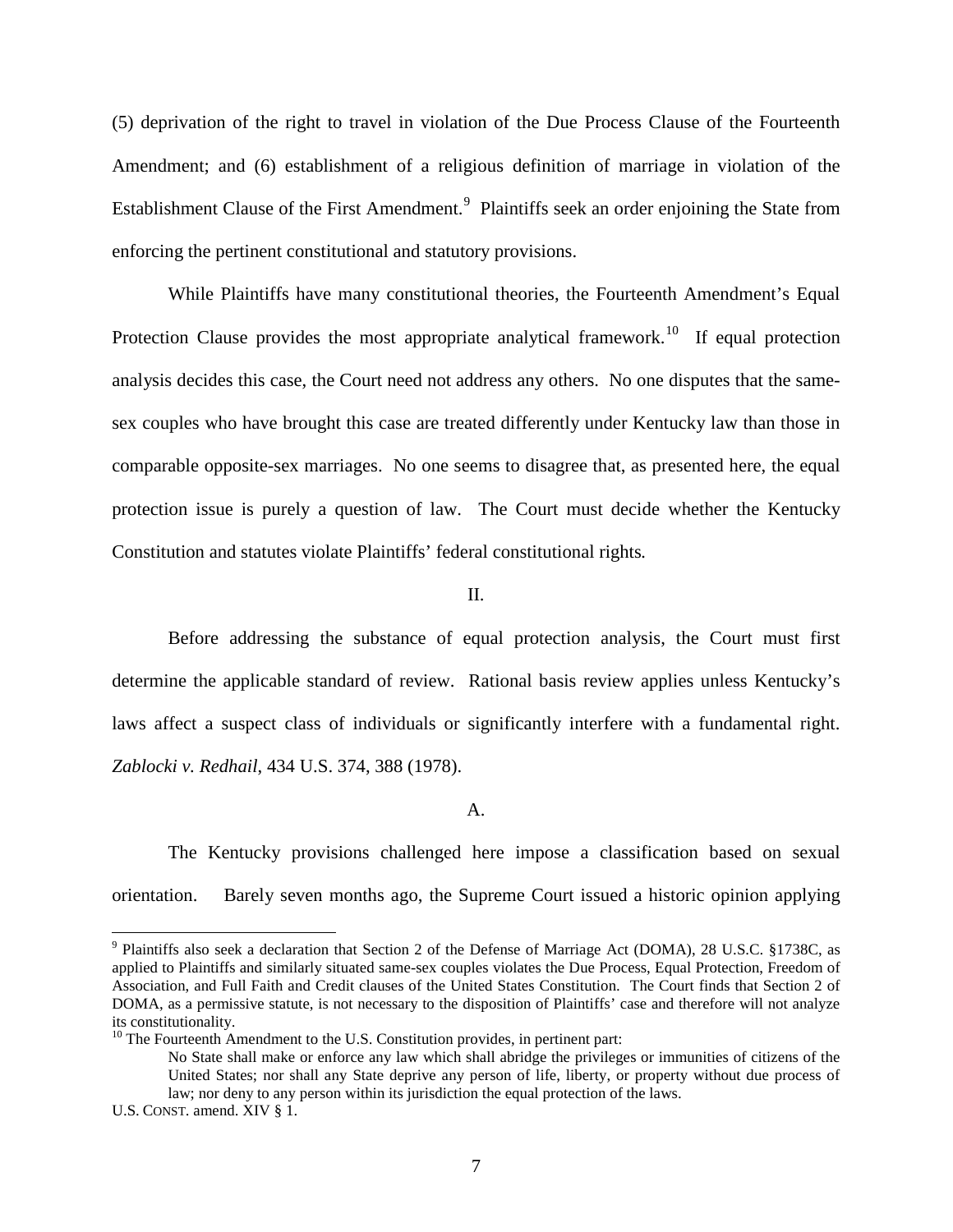equal protection analysis to federal non-recognition of same-sex marriages. *United States v.*  Windsor, 133 S.Ct. 2675 (2013).<sup>[11](#page-7-0)</sup> Although the majority opinion covered many topics, it never clearly explained the applicable standard of review. Some of Justice Kennedy's language corresponded to rational basis review. *See id.* at 2696 ("no legitimate purpose overcomes the purpose and effect to disparage and to injure . . . ."). However, the scrutiny that the Court actually applied does not so much resemble it. *See id*. at 2706 (Scalia, J., dissenting) (the majority "does not apply strict scrutiny, and [although] its central propositions are taken from rational basis cases . . . the Court certainly does not *apply* anything that resembles that deferential framework.") (emphasis in original). So, we are left without a clear answer.

The Sixth Circuit has said that sexual orientation is not a suspect classification and thus is not subject to heightened scrutiny. *Davis v. Prison Health Servs.*, 679 F.3d 433, 438 (6th Cir. 2012) (citing *Scarbrough v. Morgan Cnty. Bd. of Educ*., 470 F.3d 250, 261 (6th Cir. 2006)). Though *Davis* concerned slightly different circumstances, it would seem to limit the Court's independent assessment of the question. *Accord Bassett v. Snyder*, 951 F. Supp. 2d 939, 961 (E.D. Mich. 2013).

It would be no surprise, however, were the Sixth Circuit to reconsider its view. Several theories support heightened review. *Davis* based its decision on a line of cases relying on *Bowers v. Hardwick*, 478 U.S. 186 (1986), which has since been overruled by *Lawrence v. Texas*. *Lawrence*, 539 U.S. 558, 578 (2003) ("*Bowers* was not correct when it was decided, and

<span id="page-7-0"></span><sup>&</sup>lt;sup>11</sup> In *Windsor*, the state of New York enacted legislation recognizing same-sex marriages performed out of state and later amended its own laws to permit same-sex marriage. Section 3 of the Defense of Marriage Act (DOMA) denied recognition to same-sex marriages for the purposes of federal law. As a result of DOMA, a same-sex spouse did not qualify for the marital exemption from the federal estate tax. She brought an action challenging the constitutionality of Section 3 of DOMA in federal court. The *Windsor* Court applied Fifth Amendment due process and equal protection analysis to the plaintiff's challenge of a federal statute. Our case involves a challenge to a state constitutional provision and state statutes, thus falling under the protections of the Fourteenth Amendment, which is subject to the same substantive analysis.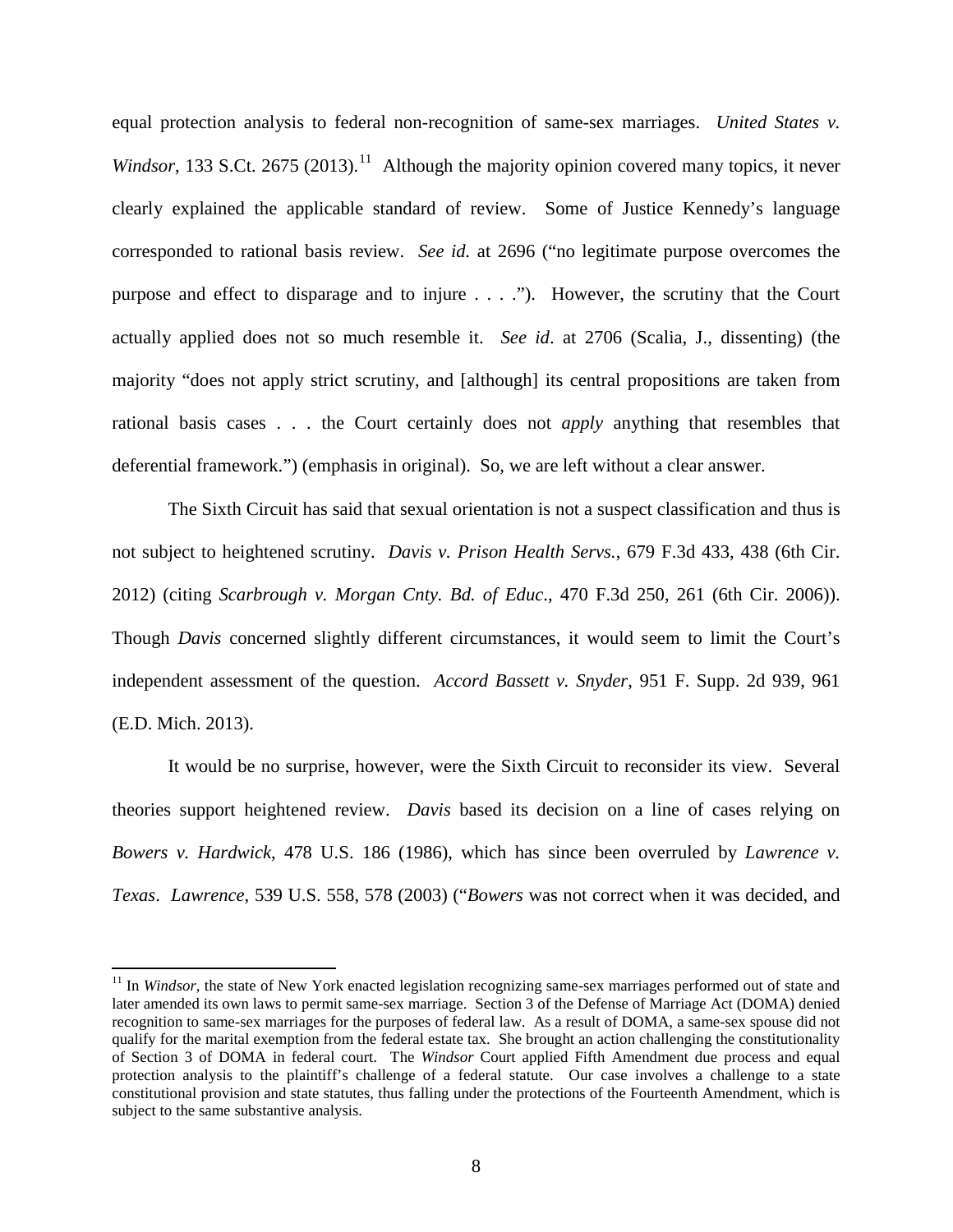it is not correct today.").<sup>[12](#page-8-0)</sup> Recently, several courts, including the Ninth Circuit, have held that classifications based on sexual orientation are subject to heightened scrutiny. *See SmithKline Beecham Corp. v. Abbott Labs.*, Nos. 11-17357, 11-17373, 2014 WL 211807, at \*9 (9th Cir. Jan. 21, 2014) (finding that *Windsor* employed heightened scrutiny).

Moreover, a number of reasons suggest that gay and lesbian individuals do constitute a suspect class. They seem to share many characteristics of other groups that are afforded heightened scrutiny, such as historical discrimination, immutable or distinguishing characteristics that define them as a discrete group, and relative political powerlessness. *See Lyng v. Castillo,* 477 U.S. 635, 638 (1986). Further, their common characteristic does not impair their ability to contribute to society. *See City of Cleburne, Tex. v. Cleburne Living Ctr.*, 473 U.S. 432, 440−41 (1985).

All of these arguments have merit. To resolve the issue, however, the Court must look to *Windsor* and the Sixth Circuit. In *Windsor*, no clear majority of Justices stated that sexual orientation was a suspect category.

#### B.

Supreme Court jurisprudence suggests that the right to marry is a fundamental right. *See Loving v. Virginia*, 388 U.S. 1, 12 (1967) ("Marriage is one of the 'basic civil rights of man,' fundamental to our existence and survival" (quoting *Skinner v. Oklahoma ex rel. Williamson*, 316 U.S. 535, 541 (1942))); *Meyer v. Nebraska*, 262 U.S. 390, 399 (1923) (the right to marry is a central part of Due Process liberty); *Maynard v. Hill*, 125 U.S. 190, 205 (1888) (marriage creates "the most important relation in life"). The right to marry also implicates the right to privacy and the right to freedom of association. *Griswold v. Connecticut*, 381 U.S. 479, 486 (1965)

<span id="page-8-0"></span><sup>&</sup>lt;sup>12</sup> Indeed, one district court in this Circuit has found that *Lawrence* destroyed the jurisprudential foundation of *Davis's* line of Sixth Circuit cases, thus leaving the level of scrutiny an open question for lower courts to resolve*. See Obergefell v. Wymyslo*, No. 1:13-CV-501, 2013 WL 6726688, at \*13 (S.D. Ohio Dec. 23, 2013).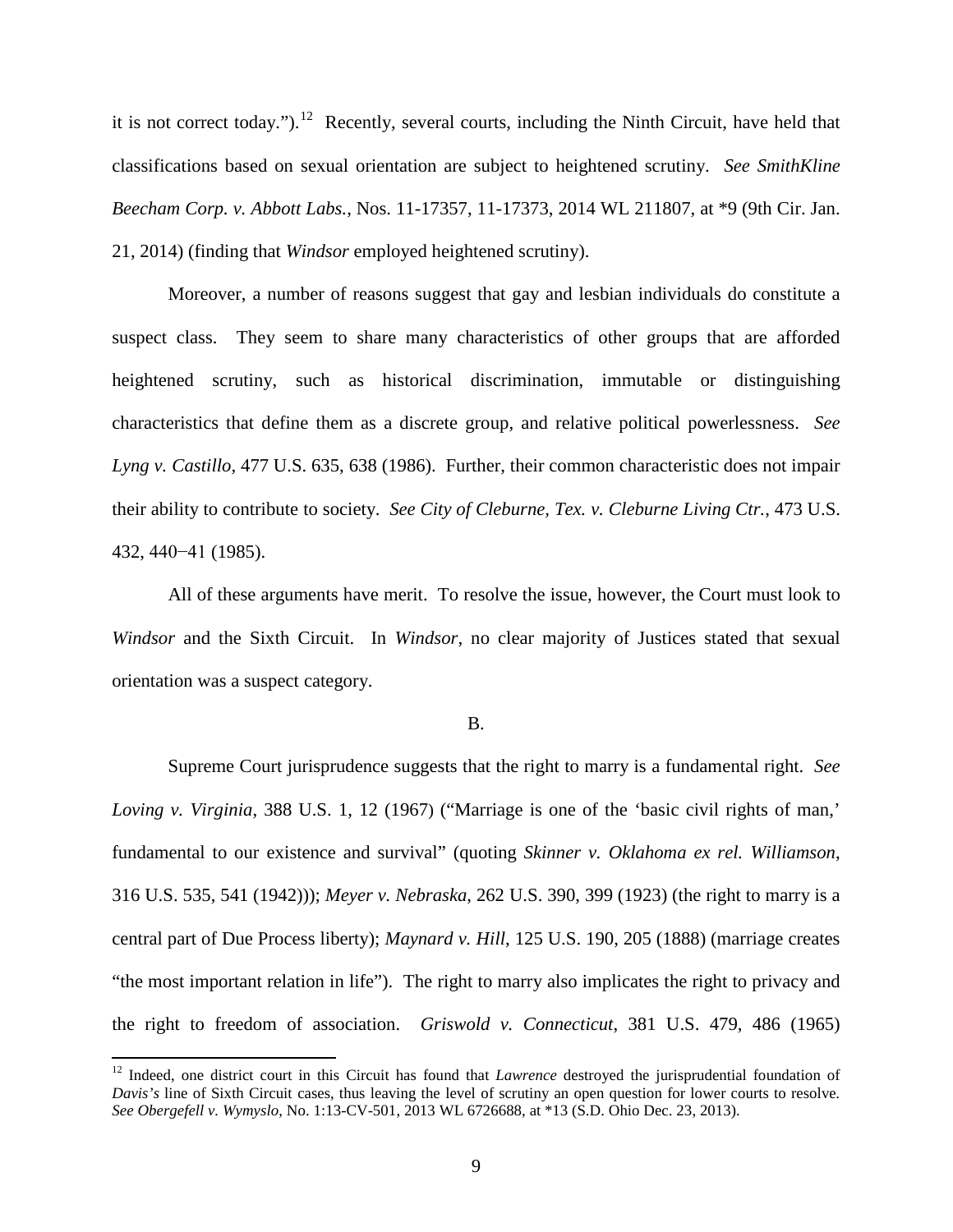(marriage involves a "right of privacy older than the Bill of Rights"); *M.L.B. v. S.L.J.*, 519 U.S. 102, 116 (1996) ("Choices about marriage . . . are among associational rights this Court has ranked 'of basic importance in our society'" and are protected under the Fourteenth Amendment (quoting *Boddie v. Connecticut*, 401 U.S. 371, 376 (1971))).

Despite this comforting language, neither the Supreme Court nor the Sixth Circuit has stated that the fundamental right to marry includes a fundamental right to marry someone of the same sex. Moreover, Plaintiffs do not seek the right to marry in Kentucky. Rather, they challenge the State's lack of recognition for their validly solemnized marriages.<sup>[13](#page-9-0)</sup>

To resolve the issue, the Court must again look to *Windsor*. In *Windsor*, the Supreme Court did not clearly state that the non-recognition of marriages under Section 3 of DOMA implicated a fundamental right, much less significantly interfered with one. Therefore, the Court will apply rational basis review. Ultimately, the result in this case is unaffected by the level of scrutiny applied.

## C.

Under this standard, the Court must determine whether these Kentucky laws are rationally related to a legitimate government purpose. Plaintiffs have the burden to prove either that there is no conceivable legitimate purpose for the law or that the means chosen to effectuate a legitimate purpose are not rationally related to that purpose. This standard is highly deferential to government activity but is surmountable, particularly in the context of discrimination based on sexual orientation. "Rational basis review, while deferential, is not 'toothless.'" *Peoples Rights Org., Inc. v. City of Columbus*, 152 F.3d 522, 532 (6th Cir. 1998) (quoting *Mathews v. Lucas*,

<span id="page-9-0"></span><sup>13</sup> Some courts have construed the right to marry to include the right to remain married. *See, e.g.*, *Obergefell v. Wymyslo*, No. 1:13-CV-501, 2013 WL 6726688 (S.D. Ohio Dec. 23, 2013). The logic is that Kentucky's laws operate to render Plaintiffs' marriage invalid in the eyes of state law. This could amount to a functional deprivation of Plaintiffs' lawful marriage, and therefore a deprivation of liberty. *See id.* at \*5−6.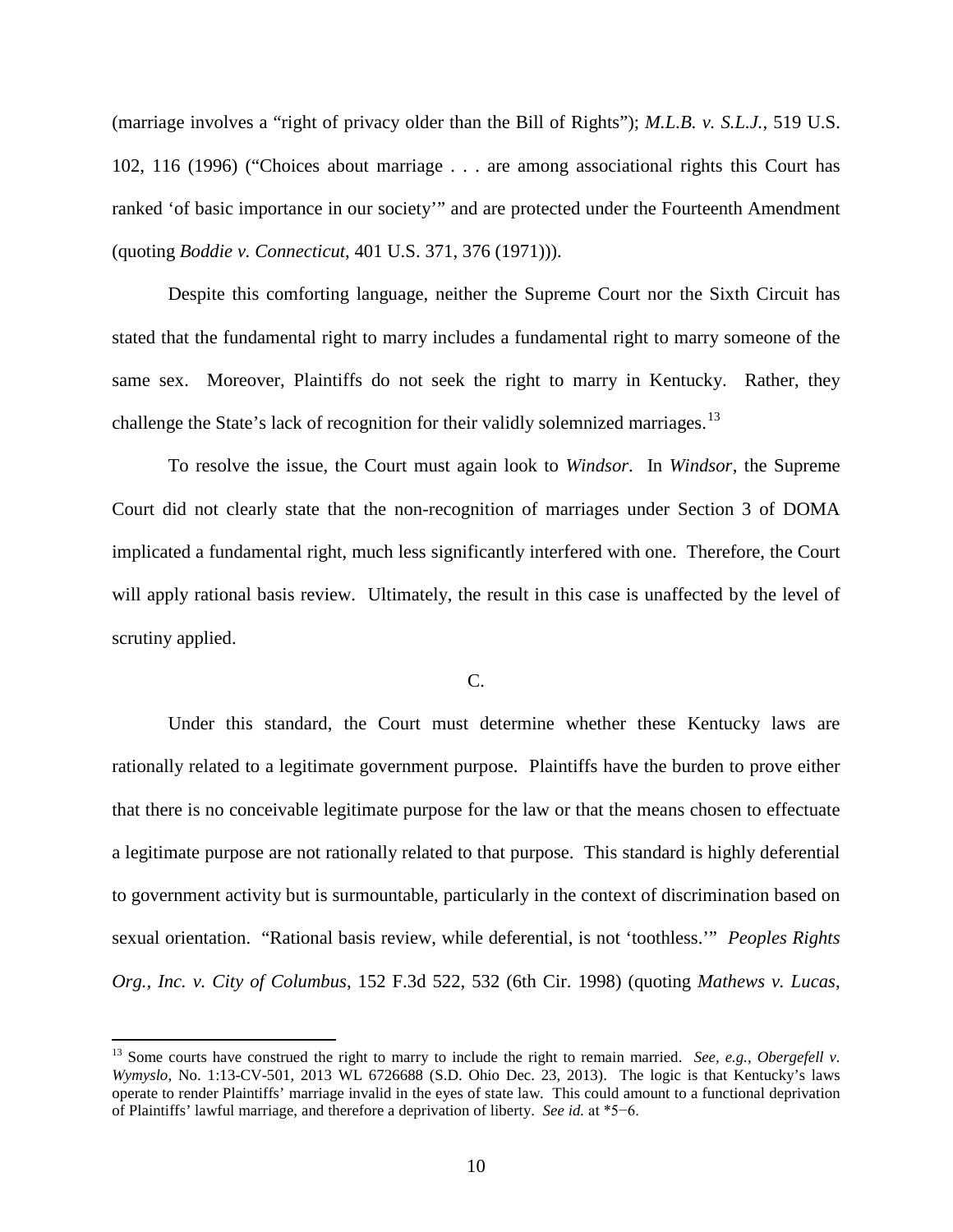427 U.S. 495, 510 (1976)). This search for a rational relationship "ensure[s] that classifications are not drawn for the purpose of disadvantaging the group burdened by the law." *Romer v. Evans*, 517 U.S. 620, 633 (1996). Even under this most deferential standard of review, courts must still "insist on knowing the *relation* between the classification adopted and the object to be attained." *Id.* at 632 (emphasis added).

## III.

In a democracy, the majority routinely enacts its own moral judgments as laws. Kentucky's citizens have done so here. Whether enacted by a legislature or by public referendum, those laws are subject to the guarantees of individual liberties contained within the United States Constitution. *Windsor*, 133 S.Ct. at 2691; *see e.g., Loving*, 388 U.S. at 12 (statute prohibiting interracial marriage violated equal protection).

Ultimately, the focus of the Court's attention must be upon Justice Kennedy's majority opinion in *Windsor*. While Justice Kennedy did not address our specific issue, he did address many others closely related. His reasoning about the legitimacy of laws excluding recognition of same-sex marriages is instructive. For the reasons that follow, the Court concludes that Kentucky's laws are unconstitutional.

#### A.

In *Windsor*, Justice Kennedy found that by treating same-sex married couples differently than opposite-sex married couples, Section 3 of DOMA "violate[d] basic due process and equal protection principles applicable to the Federal Government." *Windsor*, 133 S.Ct. at 2693. His reasoning establishes certain principles that strongly suggest the result here.<sup>[14](#page-10-0)</sup>

<span id="page-10-0"></span><sup>&</sup>lt;sup>14</sup> Indeed, Justice Scalia stated that *Windsor* indicated the way the Supreme Court would view future cases involving same-sex marriage "beyond mistaking." 133 S.Ct. at 2709 (Scalia, J., dissenting).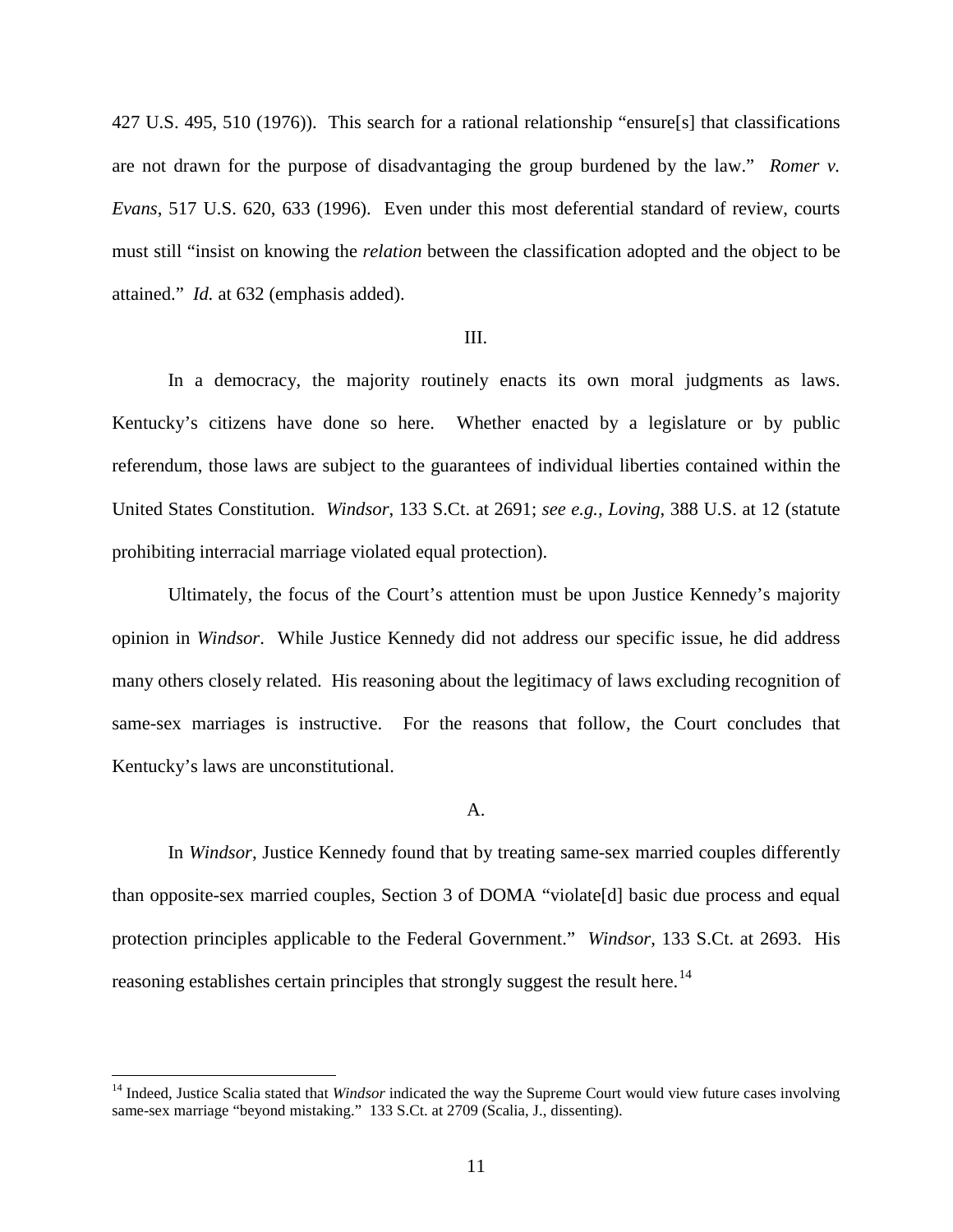The first of those principles is that the actual purpose of Kentucky's laws is relevant to this analysis to the extent that their purpose and principal effect was to treat two groups differently. *Id.* As described so well by substituting our particular circumstances within Justice Kennedy's own words, that principle applies quite aptly here:

[Kentucky's laws'] principal effect is to identify a subset of state-sanctioned marriages and make them unequal. The principal purpose is to impose inequality, not for other reasons like governmental efficiency.

*Id.* at 2694. The legislative history of Kentucky's laws clearly demonstrates the intent to permanently prevent the recognition of same-sex marriage in Kentucky.<sup>[15](#page-11-0)</sup> Whether that purpose

 $\overline{a}$ 

*Id.* at 1:05:43–1:07:45. The final state senator to speak on behalf of the bill, Ed Worley, said that the bill was not intended to be a discrimination bill. *Id.* at 1:26:10. However, he offered no other purpose other than reaffirming the historical and Biblical definition of marriage. *See, e.g., id.* at 1:26:20–1:26:50.

One state senator, Ernesto Scorsone, spoke out against the constitutional amendment. He said:

The efforts to amend the U.S. Constitution over the issue of interracial marriage failed despite repeated religious arguments and Biblical references. . . . The proposal today is a shocking departure from [our constitutional] principles. . . . To institutionalize discrimination in our constitution is to turn the document

<span id="page-11-0"></span><sup>&</sup>lt;sup>15</sup> Senate Bill 245 proposed the amendment to the Kentucky Constitution. The bill's sponsor, state senator Vernie McGaha said:

Marriage is a divine institution designed to form a permanent union between man and woman. . . . [T]he scriptures make it the most sacred relationship of life, and nothing could be more contrary to the spirit than the notion that a personal agreement ratified in a human court satisfies the obligation of this ordinance. . . . [I]n First Corinthians 7:2, if you notice the pronouns that are used in this scripture, it says, 'Let every man have *his* own wife, and let every woman have *her* own husband.' The Defense of Marriage Act, passed in 1996 by Congress, defined marriage for the purpose of federal law as the legal union between one man and one woman. And while Kentucky's law did prohibit the same thing, in '98 we passed a statute that gave it a little more strength and assured that such unions in other states and countries also would not be recognized here. There are similar laws across 38 states that express an overwhelming agreement in our country that we should be protecting the institute [*sic*] of marriage. Nevertheless this institution of marriage is under attack by judges and elected officials who would legislate social policy that has already been in place for us for many, many years. . . . In May of this year, Massachusetts will begin issuing marriage licenses to same-sex couples. . . . We in the legislature, I think, have no other choice but to protect our communities from the desecration of these traditional values. . . . Once this amendment passes, no activist judge, no legislature or county clerk whether in the Commonwealth or outside of it will be able to change this fundamental fact: the sacred institution of marriage joins together a man and a woman for the stability of society and for the greater glory of God.

S. DEBATE, 108TH CONG., 2ND SESS. (Ky. 2004), ECF No. 38-6 at 1:00:30–1:05:10. Similarly, cosponsor state senator Gary Tapp proclaimed:

For many years, Kentucky has had laws that define marriage as one man and one woman, and in 1998, the General Assembly did strengthen those laws ensuring that same-sex marriages performed in other states or countries would not be recognized here. . . . While we're not proposing any new language regarding the institution of marriage in Kentucky, this pro-marriage constitutional amendment will solidify existing law so that even an activist judge cannot question the definition of marriage according to Kentucky law. . . . [W]hen the citizens of Kentucky accept this amendment, no one, no judge, no mayor, no county clerk, will be able to question their beliefs in the traditions of stable marriages and strong families.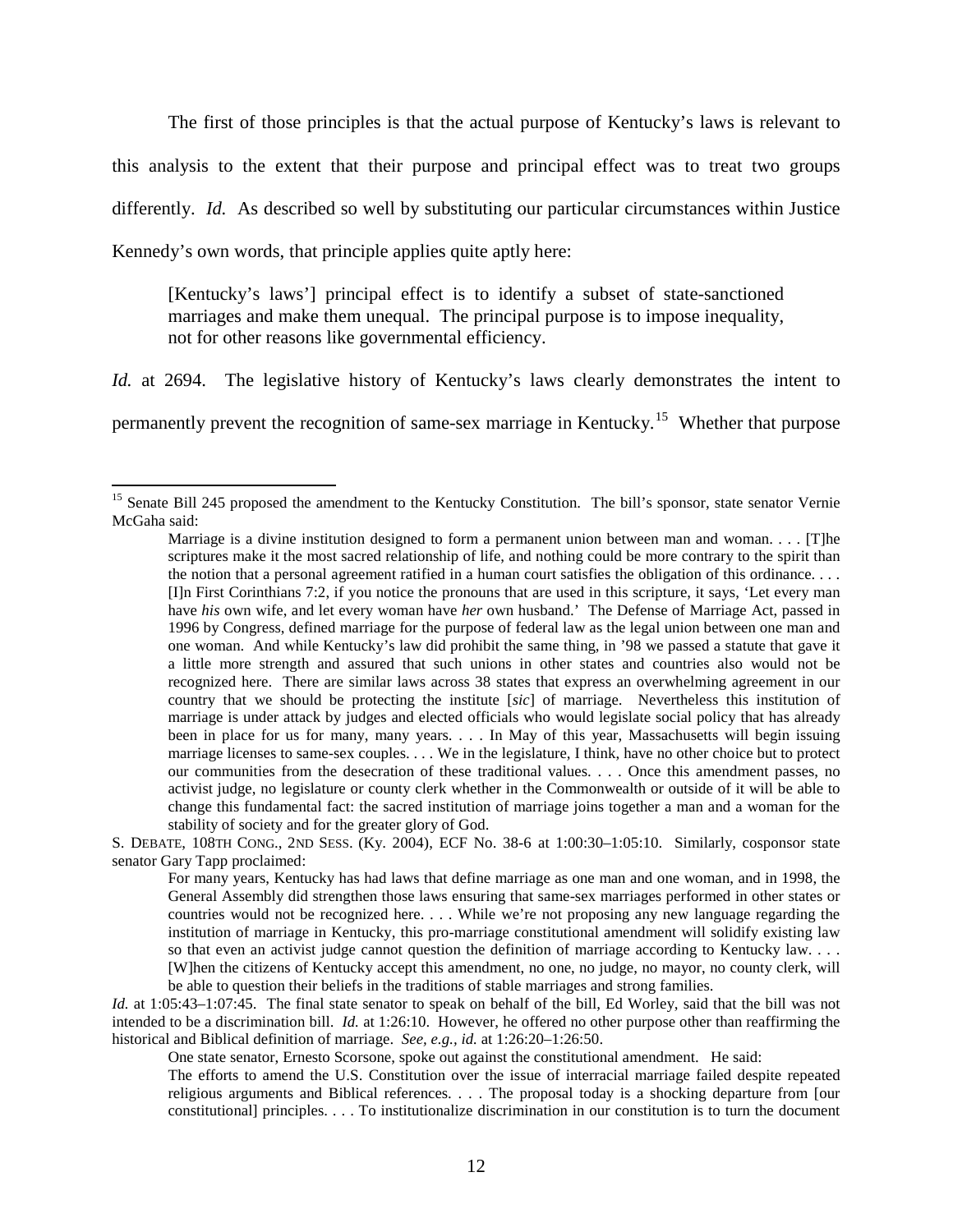also demonstrates an obvious animus against same-sex couples may be debatable. But those two motivations are often different sides of the same coin.

The second principle is that such an amendment demeans one group by depriving them of rights provided for others. As Justice Kennedy would say:

Responsibilities, as well as rights, enhance the dignity and integrity of the person. And [Kentucky's laws] contrive[] to deprive some couples [married out of state], but not other couples [married out of state], of both rights and responsibilities. By creating two contradictory marriage regimes within the same State, [Kentucky's laws] force[] same-sex couples to live as married for the purpose of [federal law] but unmarried for the purpose of [Kentucky] law. . . . This places same-sex couples [married out of state] in an unstable position of being in a second-tier marriage [in Kentucky]. The differentiation demeans the couple, whose moral and sexual choices the Constitution protects, see *Lawrence*, 539 U.S. 558.

*Id.* Under Justice Kennedy's logic, Kentucky's laws burden the lives of same-sex spouses by preventing them from receiving certain state and federal governmental benefits afforded to other married couples. *Id.* Those laws "instruct<sup>[]</sup> all ... officials, and indeed all persons with whom same-sex couples interact, including their own children, that their marriage is less worthy than the marriages of others." *Id.* at 2696. Indeed, Justice Kennedy's analysis would seem to command that a law refusing to recognize valid out-of-state same-sex marriages has only one effect: to impose inequality.

From this analysis, it is clear that Kentucky's laws treat gay and lesbian persons differently in a way that demeans them. Absent a clear showing of animus, however, the Court must still search for any rational relation to a legitimate government purpose.

on its head. To allow the will of the majority to forever close the door to a minority, no matter how disliked, to any right, any privilege, is an act of political heresy. . . . Their status will be that of second-class citizens forever. . . . Discrimination and prejudices will not survive the test of time.

*Id.* at 1:16:07–1:24:00.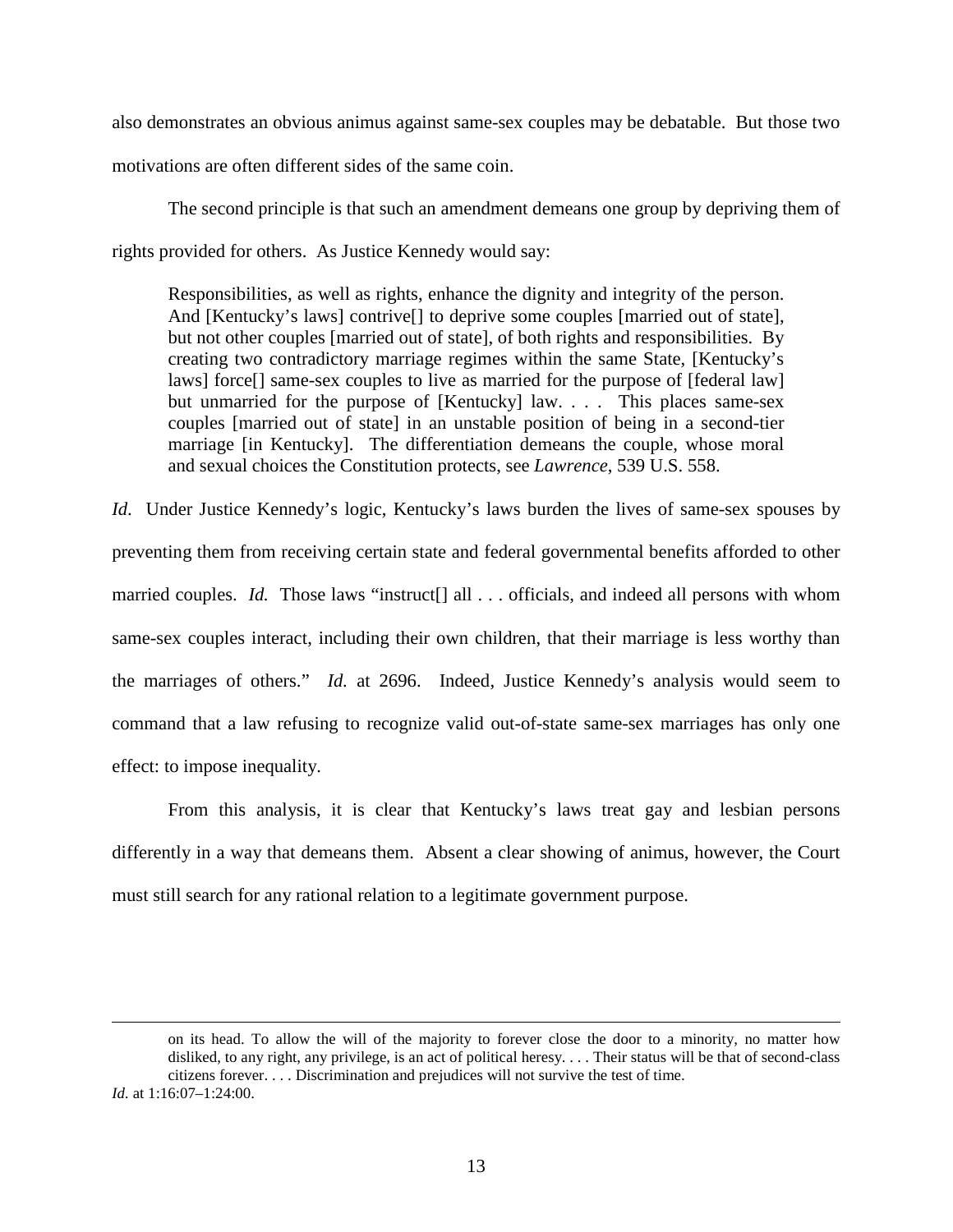The State's sole justification for the challenged provisions is: "the Commonwealth's public policy is rationally related to the legitimate government interest of preserving the state's institution of traditional marriage." Certainly, these laws do further that policy.

That Kentucky's laws are rooted in tradition, however, cannot alone justify their infringement on individual liberties. *See Heller v. Doe*, 509 U.S. 312, 326 (1993) ("Ancient lineage of a legal concept does not give it immunity from attack for lacking a rational basis."); *Williams v. Illinois*, 399 U.S. 235, 239 (1970) ("[N]either the antiquity of a practice nor the fact of steadfast legislative and judicial adherence to it through the centuries insulates it from constitutional attack . . . ."). Over the past forty years, the Supreme Court has refused to allow mere tradition to justify marriage statutes that violate individual liberties. *See, e.g., Loving*, 388 U.S. at 12 (states cannot prohibit interracial marriage); *Lawrence*, 539 U.S. at 577−78 (states cannot criminalize private, consensual sexual conduct); *Nev. Dep't of Human Res. v. Hibbs*, 538 U.S. 721, 733−35 (2003) (states cannot act based on stereotypes about women's assumption of primary childcare responsibility). Justice Kennedy restated the principle most clearly: "'[T]he fact that the governing majority in a State has traditionally viewed a particular practice as immoral is not a sufficient reason for upholding a law prohibiting the practice . . . .'" *Lawrence*, 539 U.S. at 577 (quoting *Bowers*, 478 U.S. at 216 (Stevens, J., dissenting)). Justice Scalia was more blunt, stating that "'preserving the traditional institution of marriage' is just a kinder way of describing the State's *moral disapproval* of same-sex couples." *Id.* at 601 (Scalia, J., dissenting) (emphasis in original).

Usually, as here, the tradition behind the challenged law began at a time when most people did not fully appreciate, much less articulate, the individual rights in question. For years,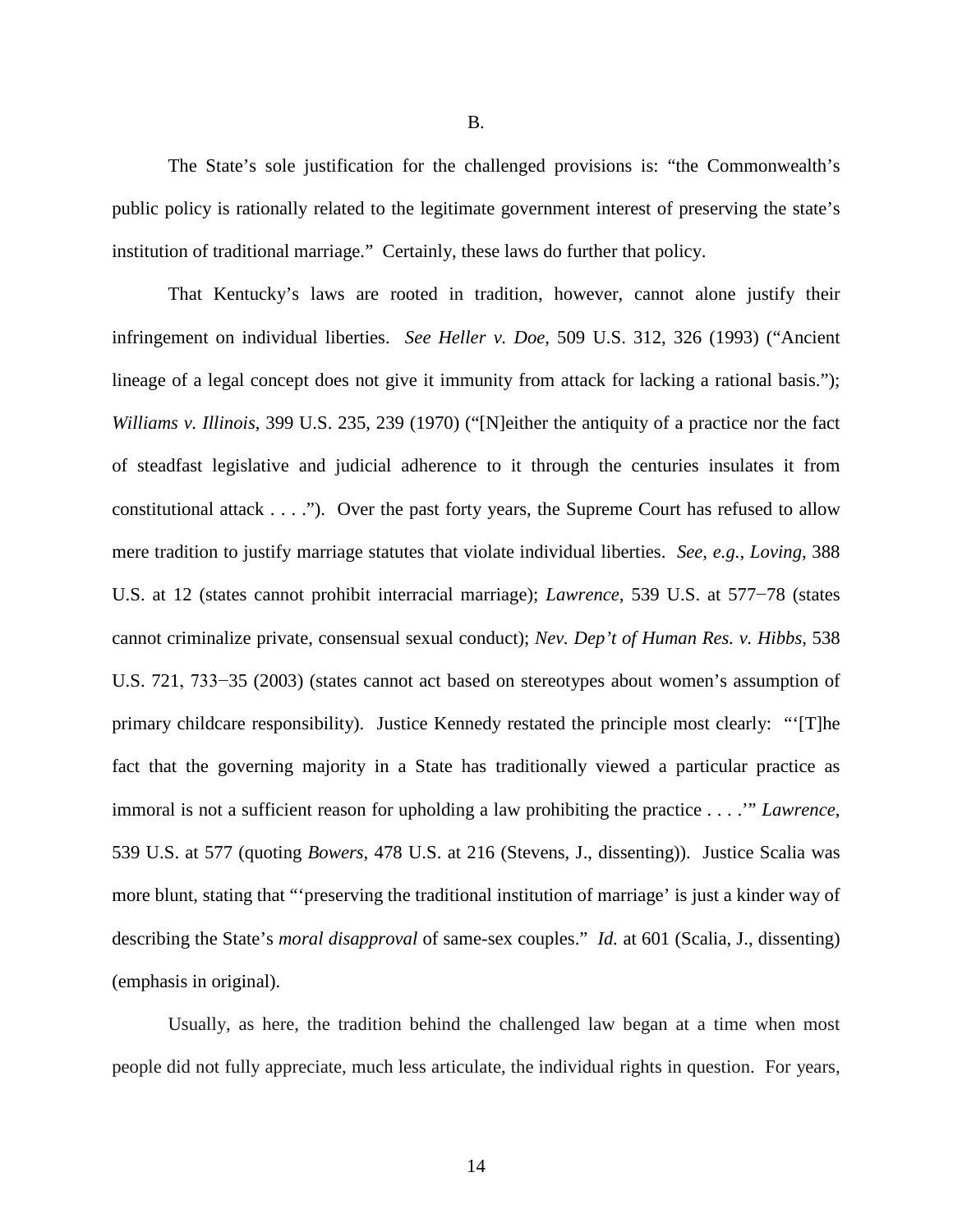many states had a tradition of segregation and even articulated reasons why it created a better, more stable society. Similarly, many states deprived women of their equal rights under the law, believing this to properly preserve our traditions. In time, even the most strident supporters of these views understood that they could not enforce their particular moral views to the detriment of another's constitutional rights. Here as well, sometime in the not too distant future, the same understanding will come to pass.

#### C.

The Family Trust Foundation of Kentucky, Inc. submitted a brief as *amicus curiae* which cast a broader net in search of reasons to justify Kentucky's laws. It offered additional purported legitimate interests including: responsible procreation and childrearing, steering naturally procreative relationships into stable unions, promoting the optimal childrearing environment, and proceeding with caution when considering changes in how the state defines marriage. These reasons comprise all those of which the Court might possibly conceive.

The State, not surprisingly, declined to offer these justifications, as each has failed rational basis review in every court to consider them post-*Windsor*, and most courts pre-*Windsor*. *See, e.g., Bishop v. United States ex rel. Holder*, No. 04-CV-848-TCK-TLW, 2014 WL 116013, at \*28–33 (N.D. Okla. Jan. 14, 2014) (responsible procreation and childrearing, steering naturally procreative relationships into stable unions, promoting the ideal family unit, and avoiding changes to the institution of marriage and unintended consequences); *Kitchen v. Herbert*, No. 2:13-CV-217, 2013 WL 6697874, at \*25–27 (D. Utah Dec. 20, 2013) (responsible procreation, optimal childrearing, proceeding with caution); *Obergefell v. Wymyslo*, No. 1:13- CV-501, 2013 WL 6726688, at \*20 (S.D. Ohio Dec. 23, 2013) (optimal childrearing).The Court fails to see how having a family could conceivably harm children. Indeed, Justice Kennedy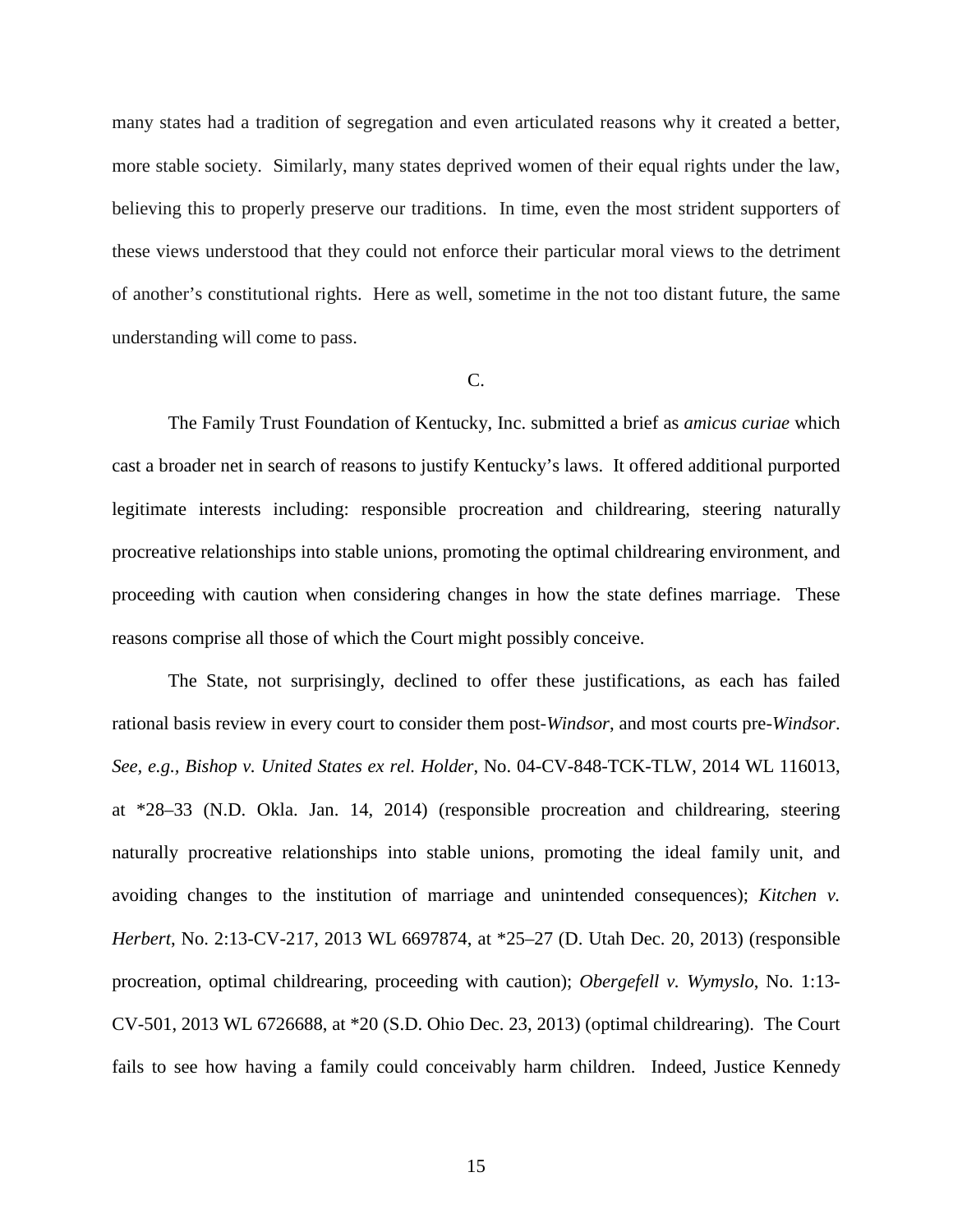explained that it was the government's failure to recognize same-sex marriages that harmed children, not having married parents who happened to be of the same sex:

[I]t humiliates tens of thousands of children now being raised by same-sex couples. The law in question makes it even more difficult for the children to understand the integrity and closeness of their own family and its concord with other families in their community and in their daily lives.

*Windsor*, 133 S.Ct. at 2694.

As in other cases that have rejected the amicus's arguments, no one in this case has offered factual or rational reasons why Kentucky's laws are rationally related to any of these purposes. Kentucky does not require proof of procreative ability to have an out-of-state marriage recognized. The exclusion of same-sex couples on procreation grounds makes just as little sense as excluding post-menopausal couples or infertile couples on procreation grounds. After all, Kentucky allows gay and lesbian individuals to adopt children. And no one has offered evidence that same-sex couples would be any less capable of raising children or any less faithful in their marriage vows. Compare this with Plaintiffs, who have not argued against the many merits of "traditional marriage." They argue only that they should be allowed to enjoy them also.

Other than those discussed above, the Court cannot conceive of any reasons for enacting the laws challenged here. Even if one were to conclude that Kentucky's laws do not show animus, they cannot withstand traditional rational basis review.

#### D.

The Court is not alone in its assessment of the binding effects of Supreme Court jurisprudence, particularly Justice Kennedy's substantive analysis articulated over almost two decades.

 Nine state and federal courts have reached conclusions similar to those of this Court. After the Massachusetts Supreme Judicial Court led the way by allowing same-sex couples to

16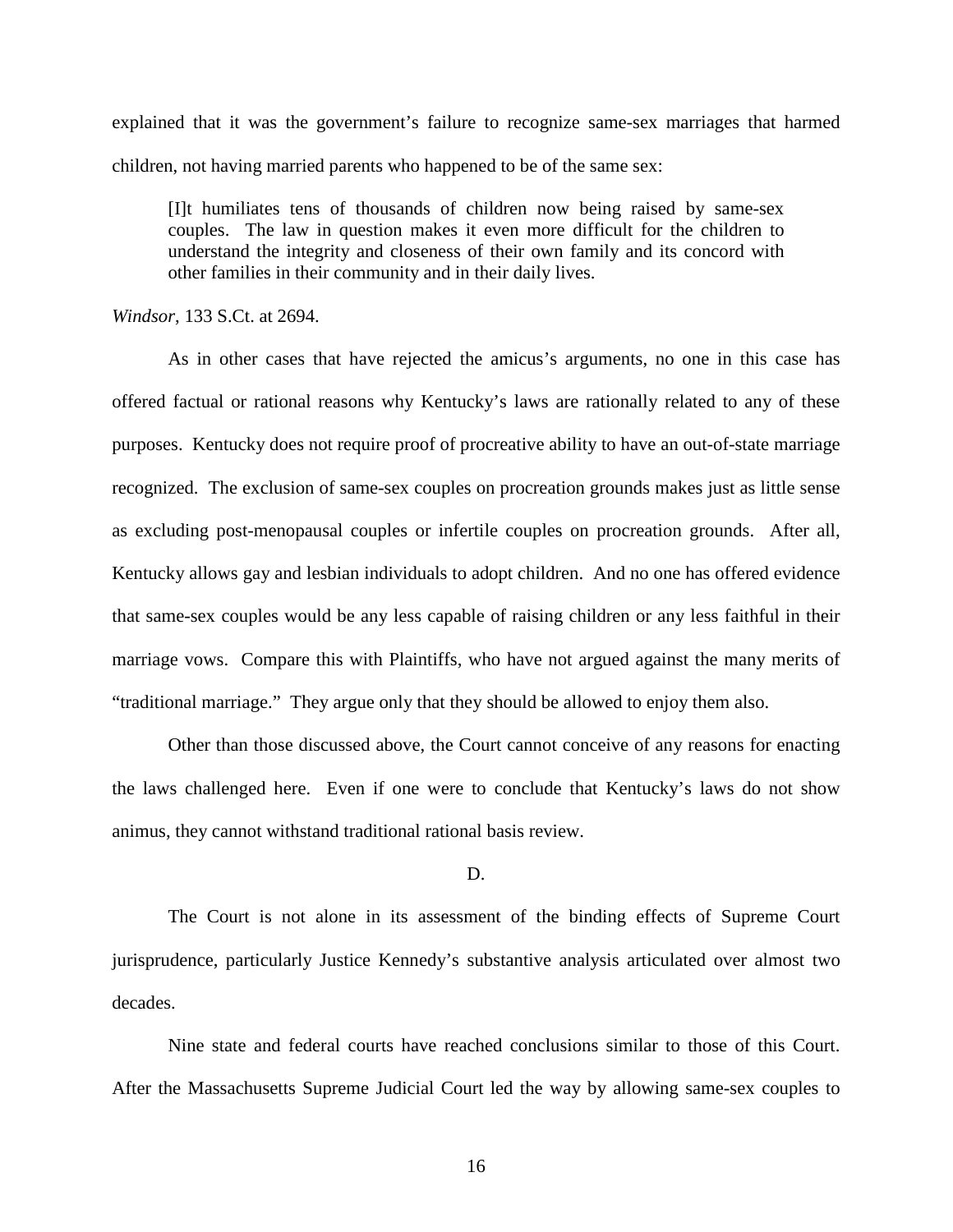marry, five years later the Connecticut Supreme Court reached a similar conclusion regarding its state constitution on equal protection grounds. *Kerrigan v. Comm'r of Pub. Health*, 957 A.2d 407, 482 (Conn. 2008). Other courts soon began to follow. *See Varnum v. Brien*, 763 N.W.2d 862, 907 (Iowa 2009) (holding that banning same-sex marriage violated equal protection as guaranteed by the Iowa Constitution); *Perry v. Schwarzenegger*, 704 F. Supp. 2d 921, 1003 (N.D. Cal. 2010) (holding that the state's constitutional ban on same-sex marriage enacted via popular referendum violated the Equal Protection and Due Process clauses of the Fourteenth Amendment to the United States Constitution) *aff'd sub nom. Perry v. Brown*, 671 F.3d 1052 (9th Cir. 2012) *vacated and remanded sub nom. Hollingsworth v. Perry*, 133 S.Ct. 2652 (2013); *Garden State Equality v. Dow*, 82 A.3d 336, 367−68 (N.J. Super. Ct. Law Div. 2013) (holding that disallowing same-sex marriage violated the New Jersey Constitution, and the governor withdrew the state's appeal); *Griego v. Oliver*, No. 34,306, 2013 WL 6670704, at \*3 (N.M. Dec. 19, 2013) (holding that denying same-sex couples the right to marry violated the state constitution's equal protection clause).

 Over the last several months alone, three federal district courts have issued well-reasoned opinions supporting the rights of non-heterosexual persons to marriage equality in similar circumstances. *See Bishop*, 2014 WL 116013, at \*1 (holding that the state's ban on same-sex marriage violated the Equal Protection Clause of the Fourteenth Amendment); *Obergefell*, 2013 WL 6726688, at\*1 (holding that Ohio's constitutional and statutory ban on the recognition of same-sex marriages validly performed out-of-state was unconstitutional as applied to Ohio death certificates); *Kitchen*, 2013 WL 6697874, at \*1 (holding that the state's constitutional and statutory ban on same-sex marriage violated the Equal Protection and Due Process clause of the Fourteenth Amendment).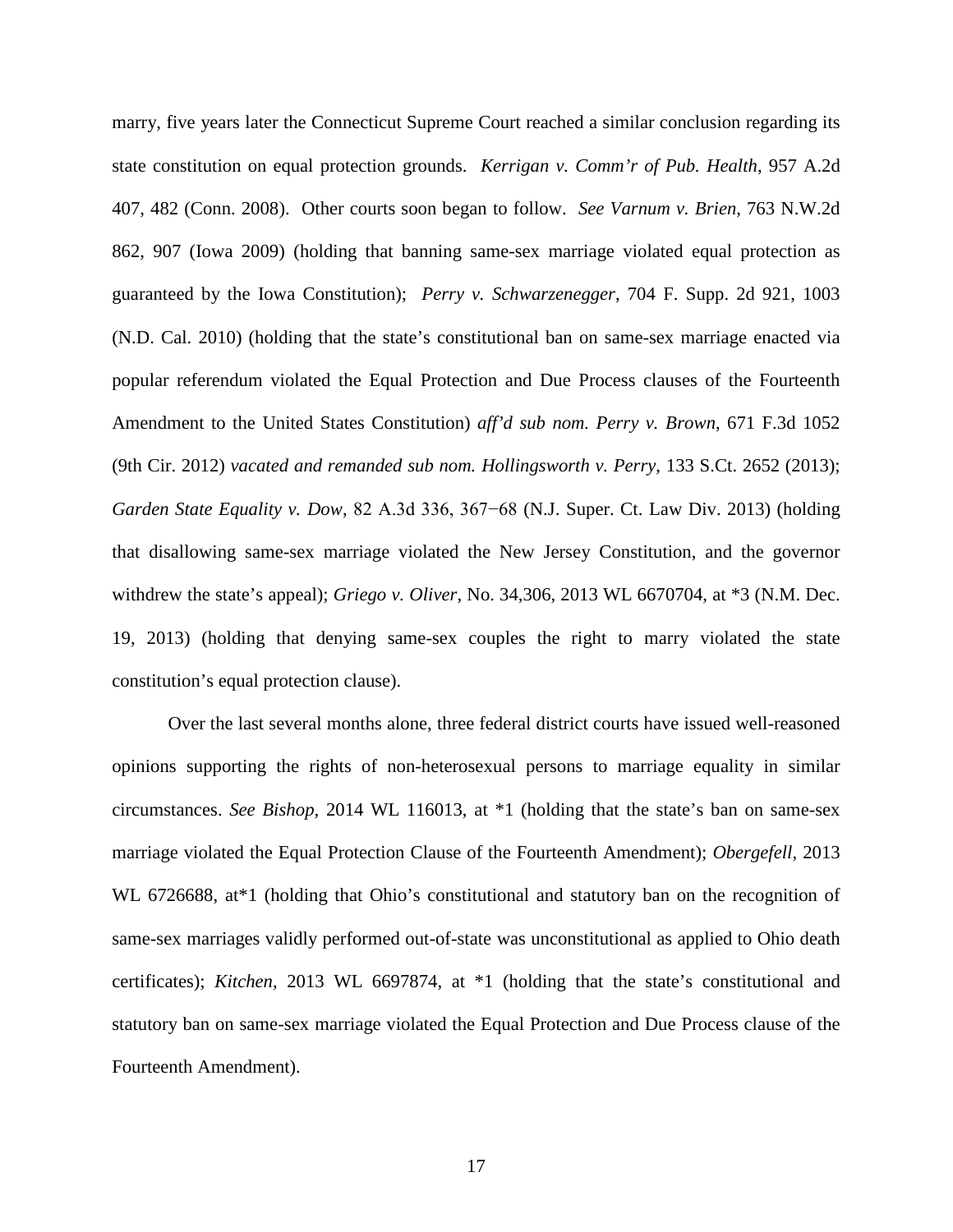Indeed, to date, all federal courts that have considered same-sex marriage rights post-*Windsor* have ruled in favor of same-sex marriage rights. This Court joins in general agreement with their analyses.

#### IV.

For many, a case involving these issues prompts some sincere questions and concerns. After all, recognizing same-sex marriage clashes with many accepted norms in Kentucky—both in society and faith. To the extent courts clash with what likely remains that majority opinion here, they risk some of the public's acceptance. For these reasons, the Court feels a special obligation to answer some of those concerns.

A.

Many Kentuckians believe in "traditional marriage." Many believe what their ministers and scriptures tell them: that a marriage is a sacrament instituted between God and a man and a woman for society's benefit. They may be confused—even angry—when a decision such as this one seems to call into question that view. These concerns are understandable and deserve an answer.

Our religious beliefs and societal traditions are vital to the fabric of society. Though each faith, minister, and individual can define marriage for themselves, at issue here are laws that act outside that protected sphere. Once the government defines marriage and attaches benefits to that definition, it must do so constitutionally. It cannot impose a traditional or faith-based limitation upon a public right without a sufficient justification for it. Assigning a religious or traditional rationale for a law, does not make it constitutional when that law discriminates against a class of people without other reasons.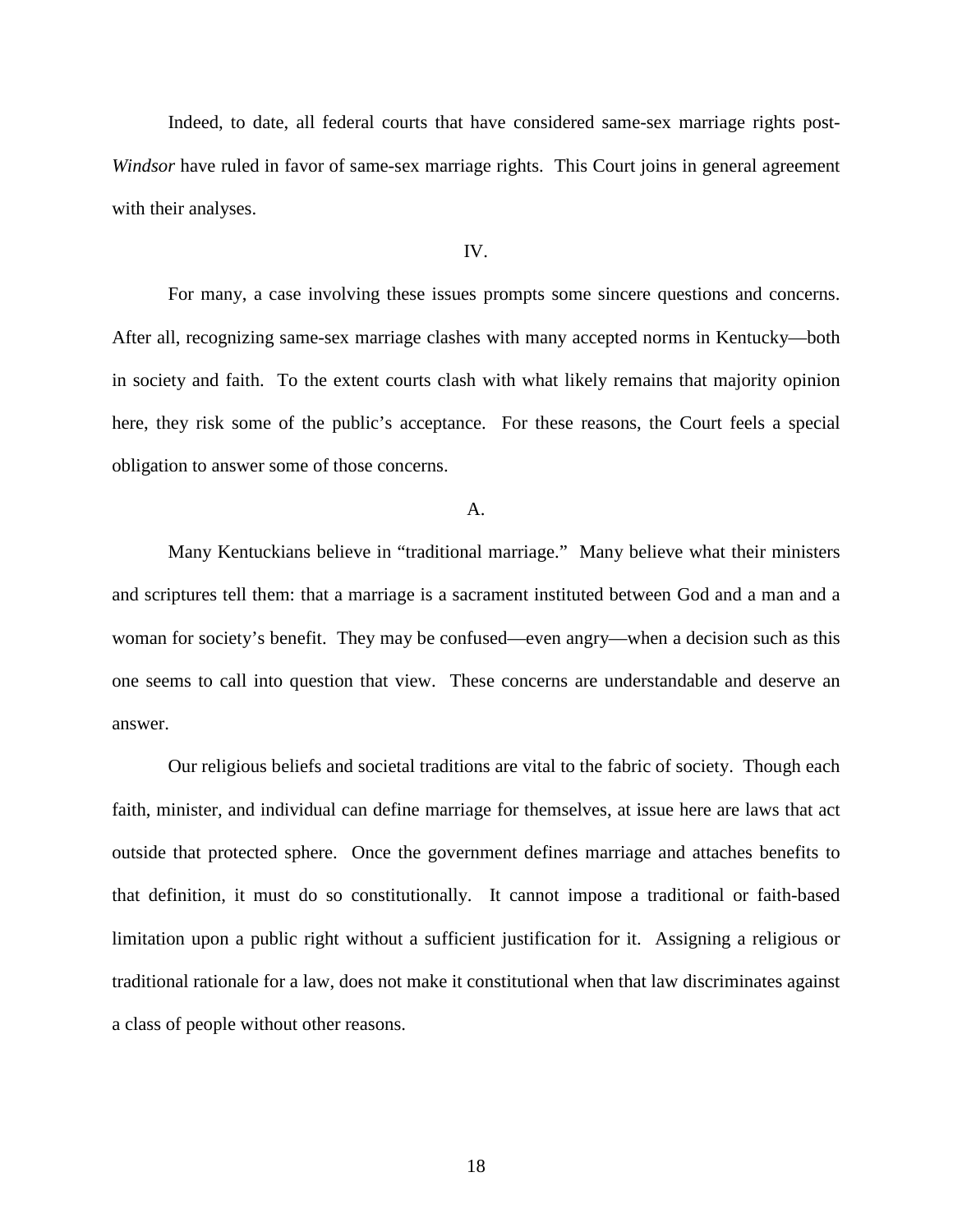The beauty of our Constitution is that it accommodates our individual faith's definition of marriage while preventing the government from unlawfully treating us differently. This is hardly surprising since it was written by people who came to America to find both freedom of religion and freedom from it.

B.

Many others may wonder about the future of marriages generally and the right of a religion or an individual church to set its own rules governing it. For instance, must Kentucky now allow same-sex couples to marry in this state? Must churches now marry same-sex couples? How will this decision change or affect my marriage?

 First, the Court was not presented with the particular question whether Kentucky's ban on same-sex marriage is constitutional. However, there is no doubt that *Windsor* and this Court's analysis suggest a possible result to that question.

 Second, allowing same-sex couples the state recognition, benefits, and obligations of marriage does not in any way diminish those enjoyed by opposite-sex married couples. No one has offered any evidence that recognizing same-sex marriages will harm opposite-sex marriages, individually or collectively. One's belief to the contrary, however sincerely held, cannot alone justify denying a selected group their constitutional rights.

Third, no court can require churches or other religious institutions to marry same-sex couples or any other couple, for that matter. This is part of our constitutional guarantee of freedom of religion. That decision will always be based on religious doctrine.

What this opinion does, however, is make real the promise of equal protection under the law. It will profoundly affect validly married same-sex couples' experience of living in the Commonwealth and elevate their marriage to an equal status in the eyes of state law.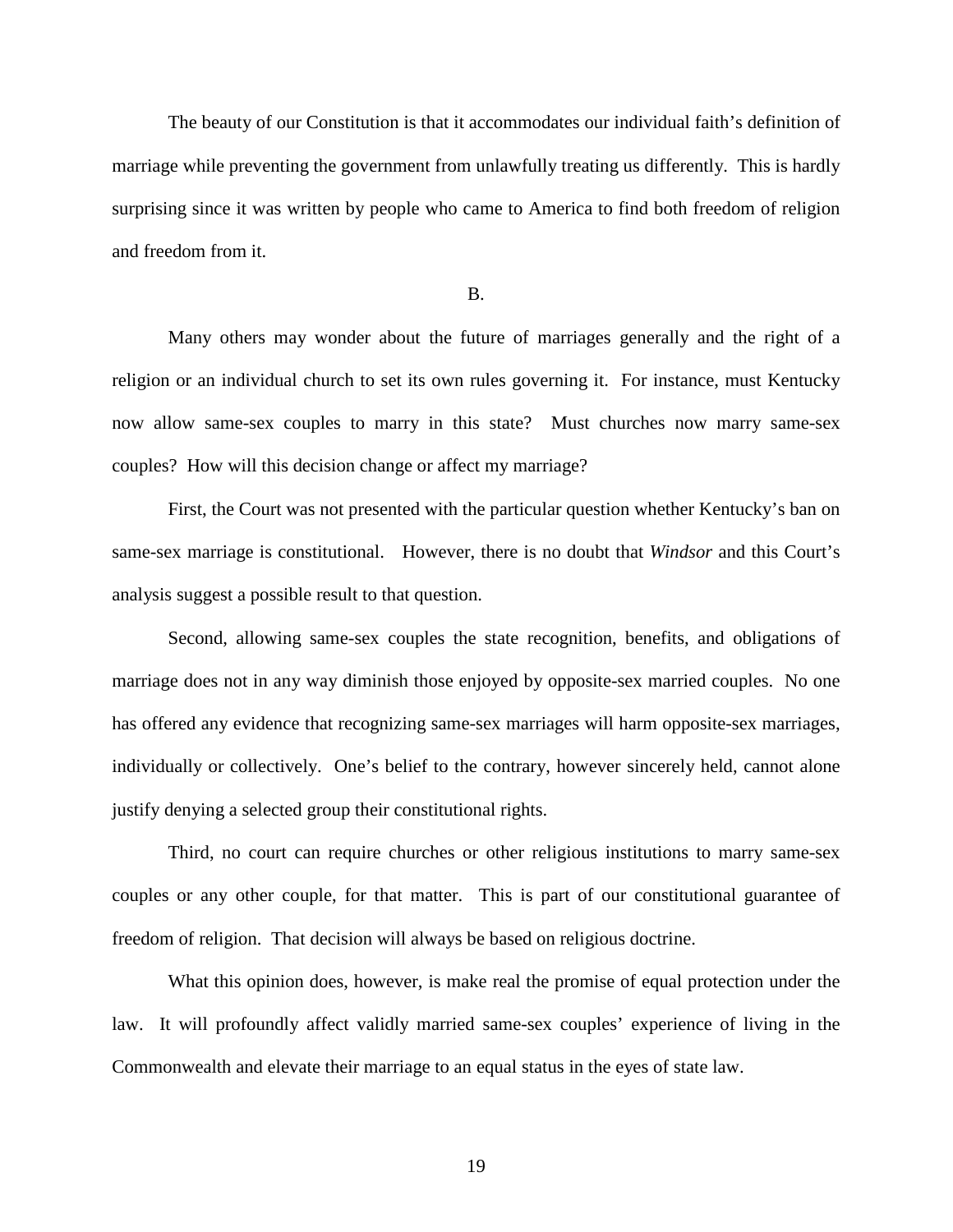Many people might assume that the citizens of a state by their own state constitution can establish the basic principles of governing their civil life. How can a single judge interfere with that right?

It is true that the citizens have wide latitude to codify their traditional and moral values into law. In fact, until after the Civil War, states had almost complete power to do so, unless they encroached on a specific federal power. *See Barron v. City of Baltimore*, 32 U.S. 243, 250−51 (1833). However, in 1868 our country adopted the Fourteenth Amendment, which prohibited state governments from infringing upon our individual rights. Over the years, the Supreme Court has said time and time again that this Amendment makes the vast majority of the original Bill of Rights and other fundamental rights applicable to state governments.

In fact, the first justice to articulate this view was one of Kentucky's most famous sons, Justice John Marshall Harlan. *See Hurtado v. California*, 110 U.S. 516, 558 (1884) (Harlan, J., dissenting). He wrote that the Fourteenth Amendment "added greatly to the dignity and glory of American citizenship, and to the security of personal liberty, by declaring that . . . 'no state shall make or enforce any law which shall abridge the privileges or immunities of citizens of the United States; nor shall any state deprive any person of life, liberty or property without due process of law, nor deny to any person within its jurisdiction the equal protection of the laws.'" *Plessy v. Ferguson*, 163 U.S. 537, 555 (1896) (Harlan, J., dissenting) (quoting U.S. CONST. amend. XIV).

So now, the Constitution, including its equal protection and due process clauses, protects all of us from government action at any level, whether in the form of an act by a high official, a state employee, a legislature, or a vote of the people adopting a constitutional amendment. As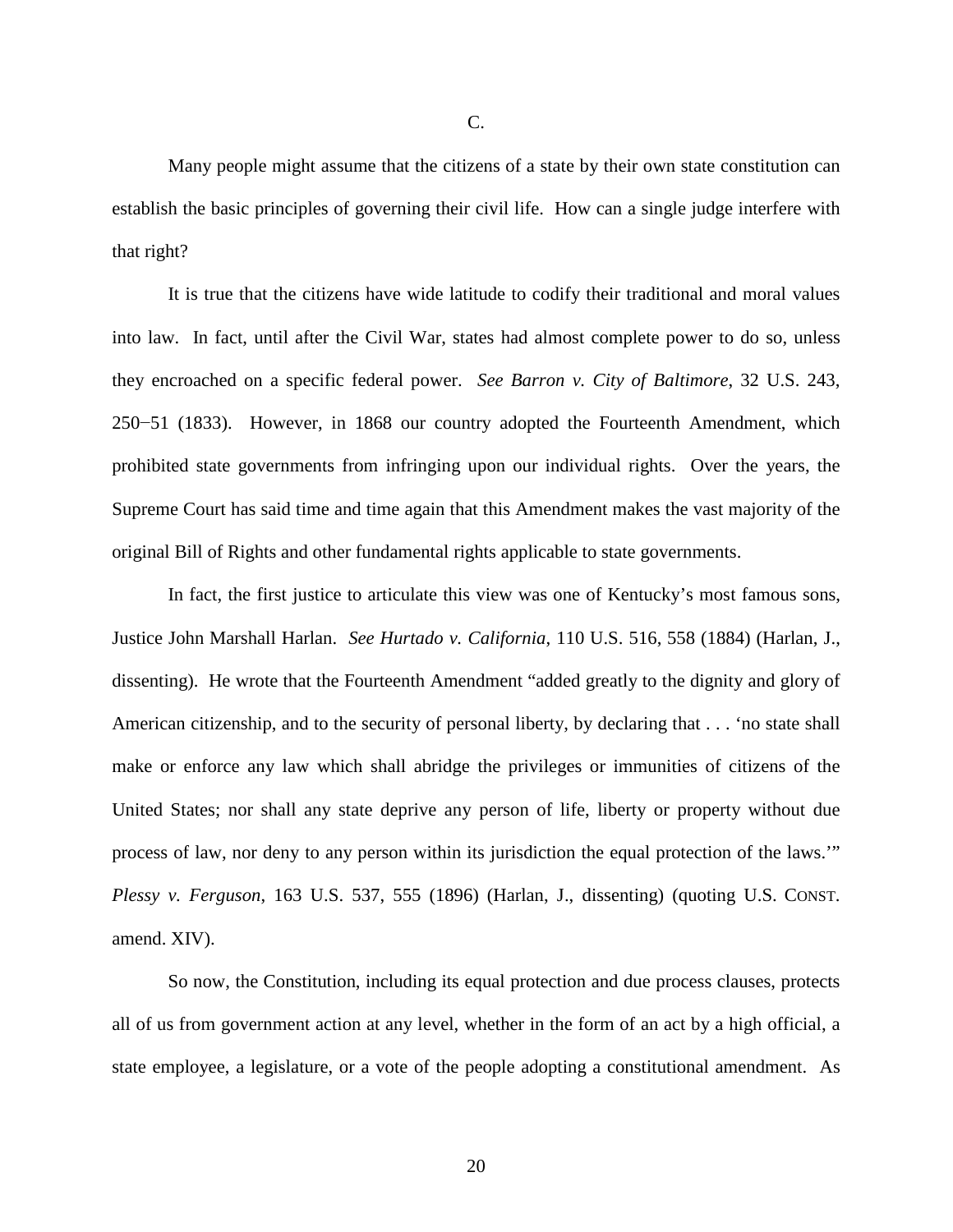Chief Justice John Marshall said, "[i]t is emphatically the province and duty of the judicial department to say what the law is." *Marbury v. Madison*, 5 U.S. 137, 177 (1803). Initially that decision typically rests with one judge; ultimately, other judges, including the justices of the Supreme Court, have the final say. That is the way of our Constitution.

## D.

For many others, this decision could raise basic questions about our Constitution. For instance, are courts creating new rights? Are judges changing the meaning of the Fourteenth Amendment or our Constitution? Why is all this happening so suddenly?

The answer is that the right to equal protection of the laws is not new. History has already shown us that, while the Constitution itself does not change, our understanding of the meaning of its protections and structure evolves.<sup>[16](#page-20-0)</sup> If this were not so, many practices that we now abhor would still exist.

Contrary to how it may seem, there is nothing sudden about this result. The body of constitutional jurisprudence that serves as its foundation has evolved gradually over the past forty-seven years. The Supreme Court took its first step on this journey in 1967 when it decided the landmark case *Loving v. Virginia*, which declared that Virginia's refusal to marry mixed-race couples violated equal protection. The Court affirmed that even areas such as marriage, traditionally reserved to the states, are subject to constitutional scrutiny and "must respect the constitutional rights of persons." *Windsor*, 133 S.Ct. at 2691 (citing *Loving*).

<span id="page-20-0"></span><sup>16</sup> The Supreme Court in *Lawrence v. Texas* explained:

Had those who drew and ratified the Due Process Clauses of the Fifth Amendment or the Fourteenth Amendment known the components of liberty in its manifold possibilities, they might have been more specific. They did not presume to have this insight. They knew times can blind us to certain truths and later generations can see that laws once thought necessary and proper in fact serve only to oppress. As the Constitution endures, persons in every generation can invoke its principles in their own search for greater freedom.

<sup>539</sup> U.S. at 578−79.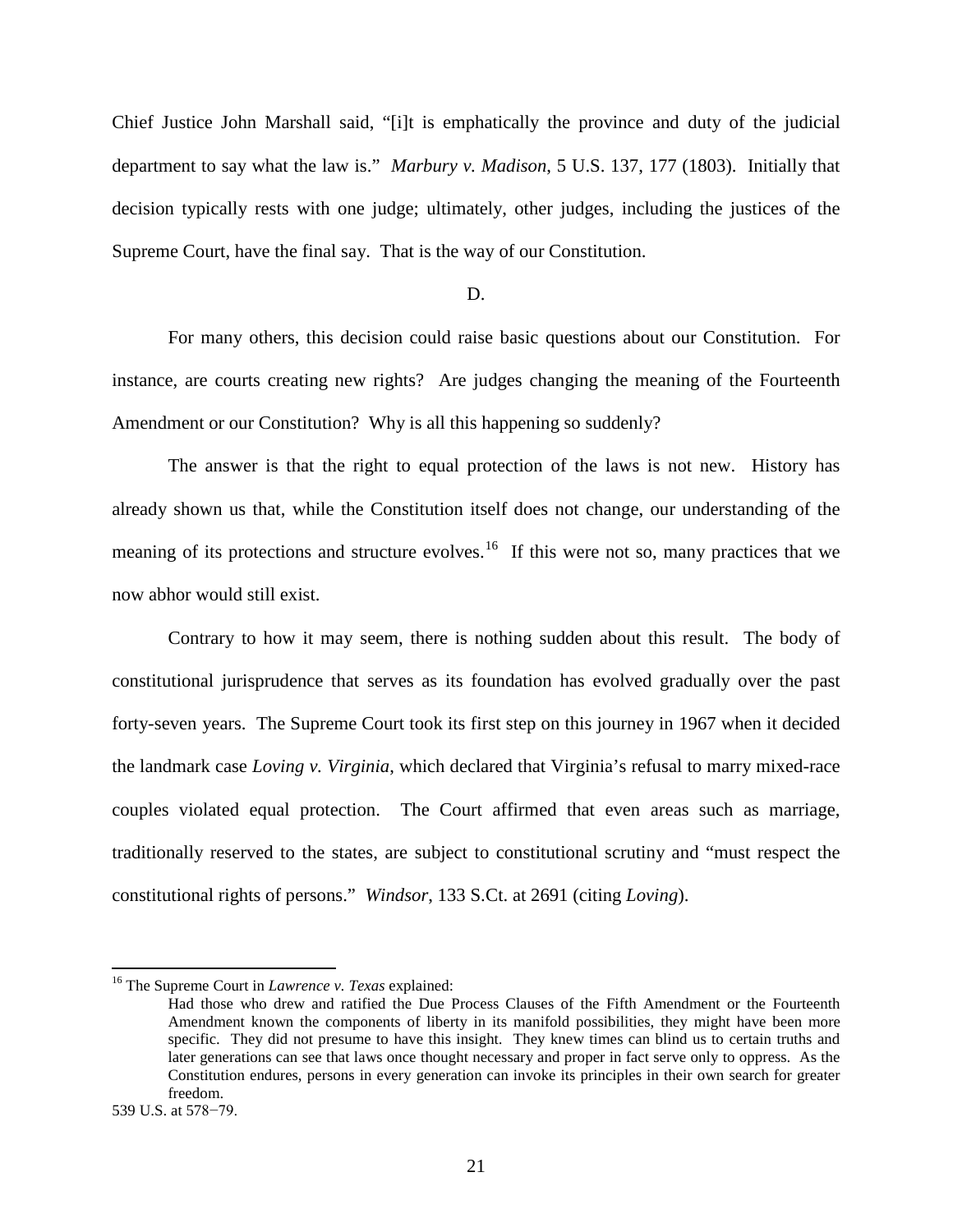Years later, in 1996, Justice Kennedy first emerged as the Court's swing vote and leading explicator of these issues in *Romer v. Evans*. *Romer*, 517 U.S. at 635 (holding that Colorado's constitutional amendment prohibiting all legislative, executive, or judicial action designed to protect homosexual persons violated the Equal Protection Clause). He explained that if the "'constitutional conception of 'equal protection of the laws' means anything, it must at the very least mean that a bare . . . desire to harm a politically unpopular group cannot constitute a *legitimate* governmental interest.'" *Id.* at 634−35 (emphasis in original) (quoting *Dep't of Agric. v. Moreno*, 413 U.S. 528, 534 (1973)). These two cases were the virtual roadmaps for the cases to come next.

In 2003, Justice Kennedy, again writing for the majority, addressed another facet of the same issue in *Lawrence v. Texas*, explaining that sexual relations are "but one element in a personal bond that is more enduring" and holding that a Texas statute criminalizing certain sexual conduct between persons of the same sex violated the Constitution. 539 U.S. at 567. Ten years later came *Windsor.* And, sometime in the next few years at least one other Supreme Court opinion will likely complete this judicial journey.

So, as one can readily see, judicial thinking on this issue has evolved ever so slowly. That is because courts usually answer only the questions that come before it. Judge Oliver Wendell Holmes aptly described this process: "[J]udges do and must legislate, but they can do so only interstitially; they are confined from molar to molecular motions." *S. Pac. Co. v. Jensen*, 244 U.S. 205, 221 (1917) (Holmes, J., dissenting). In *Romer*, *Lawrence*, and finally, *Windsor*, the Supreme Court has moved interstitially, as Holmes said it should, establishing the framework of cases from which district judges now draw wisdom and inspiration. Each of these small steps